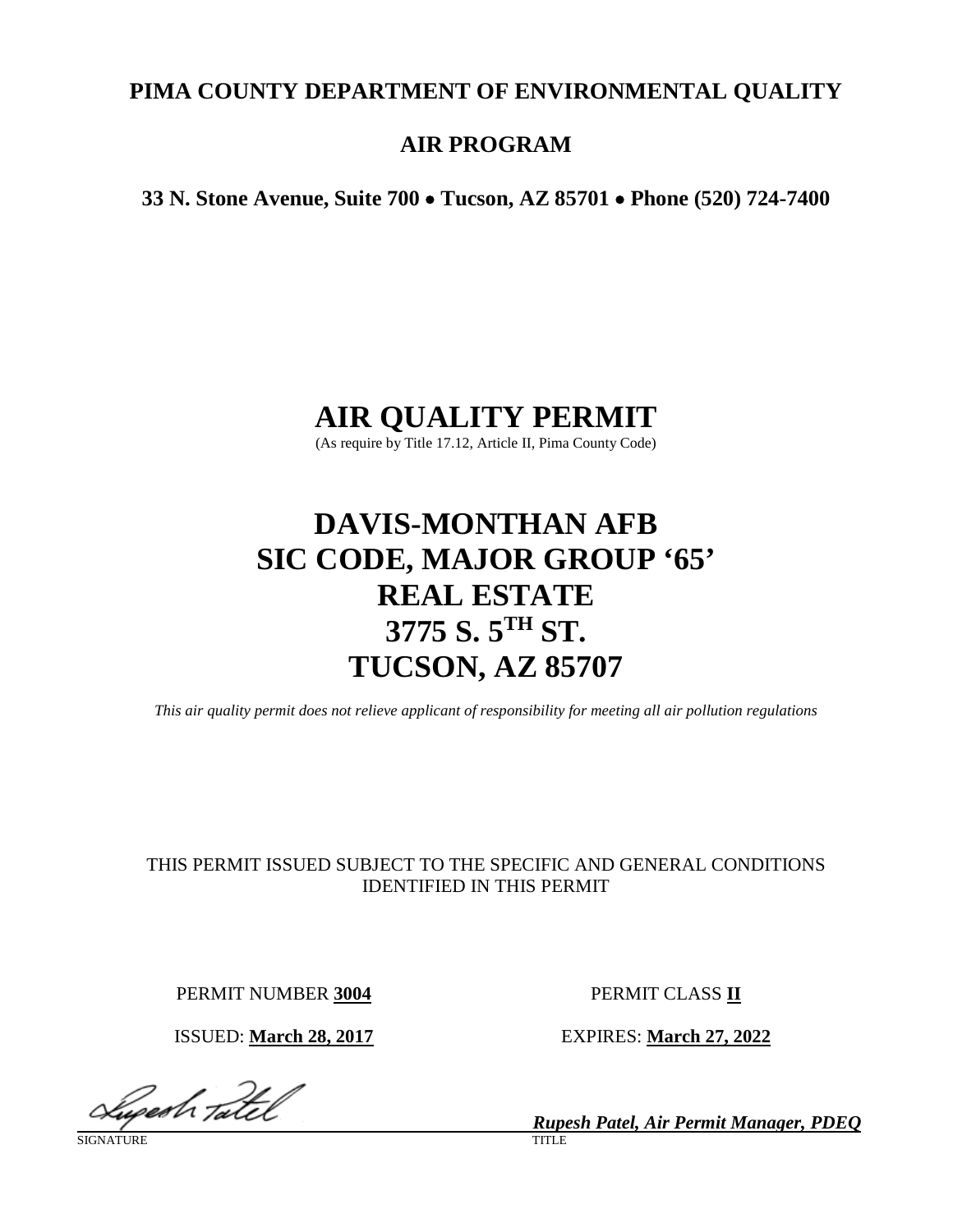# **TABLE OF CONTENTS**

| <b>Permit Summary</b>      |  |
|----------------------------|--|
| <b>Specific Conditions</b> |  |

# *Section 1 – [General Applicability](#page-3-0)*

| Applicability of More Than One Standard [11] Applicability of More Than One Standard [11] Applicability of More Than One Standard [11] Applicability of More Than One Standard [11] Applicability of More Than One Standard [1       |    |
|--------------------------------------------------------------------------------------------------------------------------------------------------------------------------------------------------------------------------------------|----|
| <b>Section 2 - Permit-Wide Operations</b>                                                                                                                                                                                            |    |
| Emission Limitations and Standards Manual Manual Manual Manual Manual Manual Manual Manual Manual 5                                                                                                                                  |    |
|                                                                                                                                                                                                                                      |    |
|                                                                                                                                                                                                                                      |    |
|                                                                                                                                                                                                                                      |    |
| Facility Changes <u>manual contract and the set of the set of the set of the set of the set of the set of the set of the set of the set of the set of the set of the set of the set of the set of the set of the set of the set </u> |    |
|                                                                                                                                                                                                                                      |    |
| <b>Section 3 - Fuel Fired Industrial and Commercial Equipment</b>                                                                                                                                                                    |    |
| Emission Limitations and Standards Manual Manual Manual Manual Manual Manual Manual Manual Manual Manual Manua                                                                                                                       |    |
|                                                                                                                                                                                                                                      |    |
| <b>Section 4 - Fuel Storage and Dispensing Facilities</b>                                                                                                                                                                            |    |
|                                                                                                                                                                                                                                      |    |
|                                                                                                                                                                                                                                      |    |
| <b>Section 5 - Landfill Vent and APC</b>                                                                                                                                                                                             |    |
| Emission Limitations and Standards Manual Manual Manual Manual Manual Manual Manual Manual 17                                                                                                                                        |    |
|                                                                                                                                                                                                                                      |    |
| <b>Section 6 – Surface Coating and Solvent Degreasing/Cleaning Operations</b>                                                                                                                                                        |    |
| Emission Limitations and Standards [18] [18] The Manuscript Contract of Standards [18] [18] IS                                                                                                                                       |    |
|                                                                                                                                                                                                                                      |    |
|                                                                                                                                                                                                                                      |    |
| <b>Section 7 – Specific Applicability Provisions</b>                                                                                                                                                                                 |    |
| Permitted Facility Sources 20 non-contact the contract of the contract of the contract of the contract of the contract of the contract of the contract of the contract of the contract of the contract of the contract of the        |    |
|                                                                                                                                                                                                                                      |    |
| Exempt Sources 22                                                                                                                                                                                                                    |    |
| General Conditions <b>Subset of the Conditions Conditions Conditions Conditions Conditions</b>                                                                                                                                       | 23 |
| Attachment 1: Applicable Regulations 14 and 24                                                                                                                                                                                       |    |
| Attachment 2: Equipment List 26 26                                                                                                                                                                                                   |    |
| <b>Attachment 3: List of Insignificant Activities</b>                                                                                                                                                                                |    |
| Attachment 4: Emissions Discharge Opacity Limiting Standards<br>33                                                                                                                                                                   |    |
|                                                                                                                                                                                                                                      |    |
|                                                                                                                                                                                                                                      |    |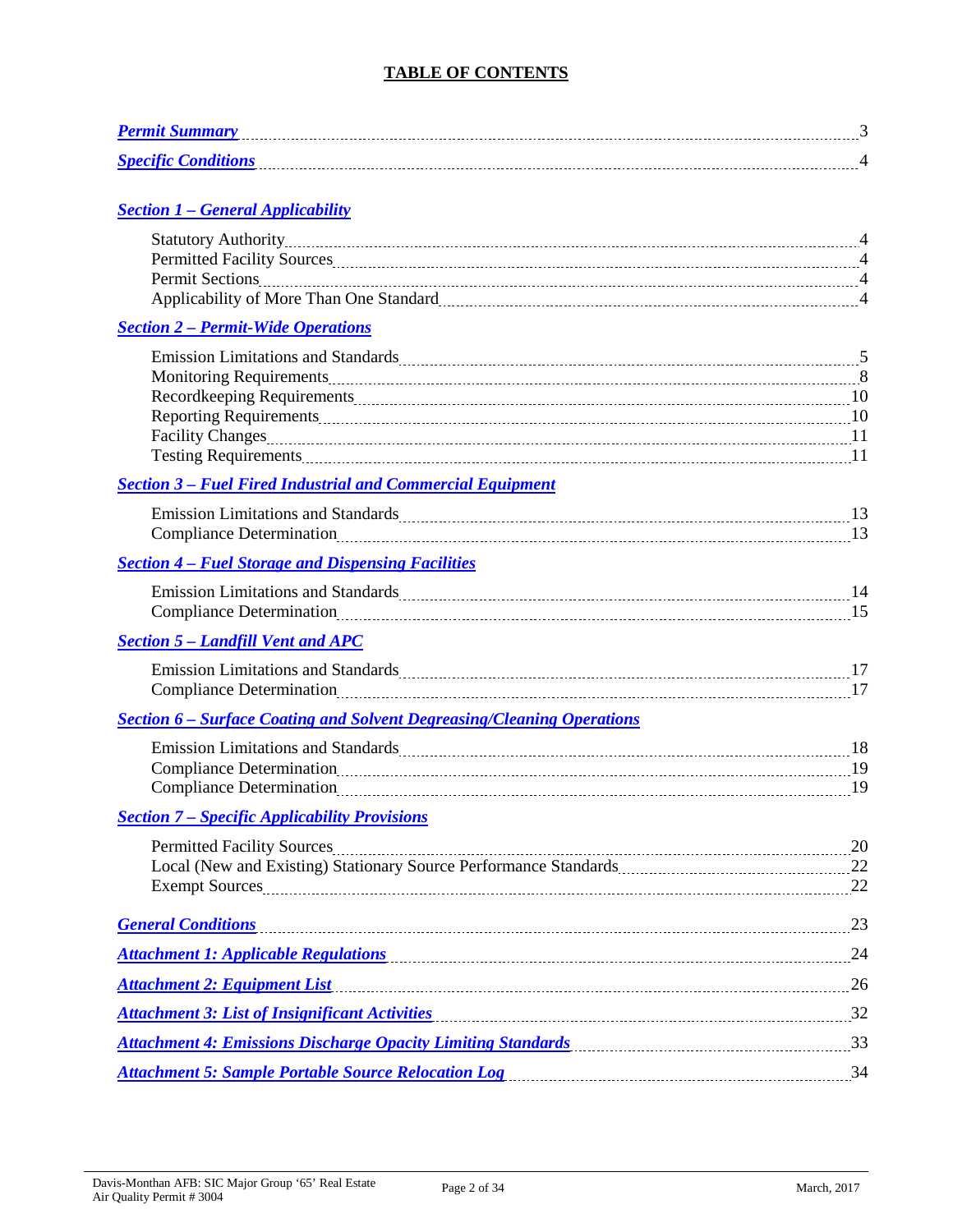# **PERMIT SUMMARY**

# <span id="page-2-0"></span>*Location Information*

This air permit is issued to an existing source operated by Davis-Monthan Air Force Base (DMAFB), the Permittee. The administrative offices are located at 3755 S. 5<sup>th</sup> Street, Tucson, AZ. The source is located on parcels identified by Pima County Assessor's Parcel #'s: 132-01-001A, 132-02-010, 132-03-010, 132-24-008E, 132-26-010, 132-27- 010, 136-27-(010-030), 140-01-(10-20, 1090, & 1100), 141-02-(040-070). *Source Description*

All pollutant-emitting activities (operations) at DMAFB fall under the following functionally distinct primary Standard Industrial Classification 'SIC' Code groupings which are covered under the following distinct Class II/III air permits:

| Permit # 3000: DMAFB, Major Group $-42$ – Special Warehousing and Storage            |
|--------------------------------------------------------------------------------------|
| Permit # 3001: DMAFB, Major Group – 45 – Transportation by Air                       |
| Permit # 3002: DMAFB, Major Group – 49 – Electric, Gas, and Sanitary Services        |
| Permit # 3004: DMAFB, Major Group – 65 – Real Estate                                 |
| Permit # 3005: DMAFB, Major Group – 80 – Health Services                             |
| Permit # 3006: DMAFB, Major Group – 97 – National Security and International Affairs |

The activities and operations covered by this permit are base-wide facilities providing service to base personnel including the base gym, grounds maintenance operations, personnel hobby shops, boilers and hot water heaters, and a solid waste landfill which was historically used for base demolition and construction waste and those stationary sources comprising operations at Davis-Monthan AFB which fall under the following industrial classification:

• SIC Code: Major Group '65' – Real Estate (NAICS 531120)

# *Air Permit Information*

This is the first renewal of the existing 5-year air quality permit. This permit incorporates voluntarily proposed emission limitations to keep HAP(s) below major source thresholds.

The following table summarizes the potential to emit of the source with limitations. These emission values are a taken from the information contained in the renewal application and from standard emission factors in AP-42 Chapters 1  $\&$  5. The emission values are for information purposes only and are not intended to be enforceable limits.

| Controlled Permit-Wide Potential Emissions of Pollutants <sup>1</sup> (tons/yr) |                                                                             |           |       |      |       |                 |            |     |              |                    |
|---------------------------------------------------------------------------------|-----------------------------------------------------------------------------|-----------|-------|------|-------|-----------------|------------|-----|--------------|--------------------|
|                                                                                 | <b>NSPS</b><br><b>Conventional or Criteria Air Pollutant</b><br><b>HAPs</b> |           |       |      |       |                 |            |     |              |                    |
| PM <sub>2.5</sub>                                                               | $PM_{10}$                                                                   | <b>PM</b> | NOx   | VOC  | CO    | SO <sub>2</sub> | Lead       | N/A | <b>Total</b> | Single<br>(Hexane) |
| 2.25                                                                            | 2.25                                                                        | 2.25      | 29.62 | 3.17 | 24.88 | .18             | Negligible |     | < 1.5        | < 0.53             |

 $1$  PTE is calculated on operation of external combustion sources operating 8760 hours, voluntary limitations on the amount of fuels stored and dispensed, baseline estimates of solvent and surface coatings used, and a mass balance of the annual landfill vent emissions.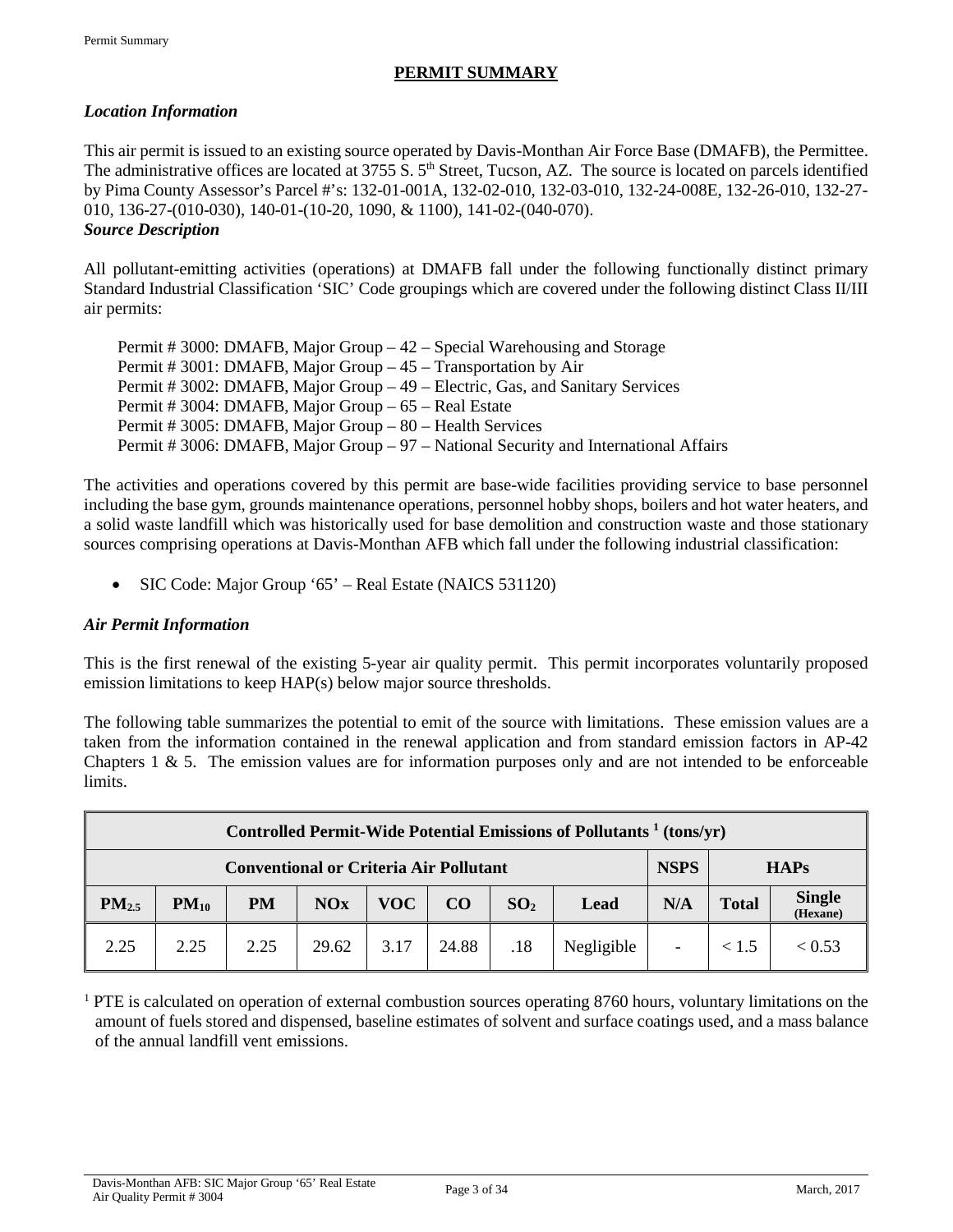#### **SPECIFIC CONDITIONS**

[References are to Title 17 of the Pima County Code [PCC] unless otherwise noted]

#### *SECTION 1: GENERAL APPLICABILITY*

#### <span id="page-3-0"></span>1. *Statutory Authority*

Emissions from this permit, specifically the emissions from the equipment described in Attachment 2 of this permit, fall under primary SIC Code, Major Grouping '65', and are subject to enforceable limitations as provided in the Specific Conditions contained in this permit. This air permit is issued pursuant to (ARS) §49- 480 and authorizes the construction and operation of the equipment enumerated in the "Equipment List" in Attachment 2. This authorization is based on the regulations in effect on the date of issuance of this permit, and a finding that the allowable emissions from this permit, and all other installations that fall under functionally distinct primary SIC code groupings, more fully described in the applications for permits under SIC Codes, Major Groups, 42, 45, 49, 65, 80, and 97, do not constitute a "major source" within the meaning of PCC 17.04.340.A.128. Notwithstanding the above findings, the issuance of this air quality permit shall not relieve the Permittee from compliance with all local, county, state and federal laws, statutes, and codes.

[PCC 17.12.010.B & D, PCC 17.12.165 and ARS §49-480]

#### 2. *Permit Classification*

Class II; Synthetic Minor Source; Stationary: The permitted facility sources constitute a stationary synthetic minor source of HAP based on voluntary limitations and operating restrictions contained in this permit and when considering emissions from sources aggregated under the same primary SIC Code grouping (Major Group 65 – Electric, Gas, and Sanitary Services).

#### 3. *Permitted Facility Sources*

The Specific Conditions contained in this permit apply to the equipment listed in Attachment 2 and the following source categories, affected facilities, equipment, emission sources, installations, activities and operations at the facility. Section 6 of this permit contains conditions relating the specific applicability to the permitted facility sources.

- a. Boilers, heaters, and other fuel fired equipment
- b. Fuel storage and dispensing facilities
- c. Landfill vent and air pollution controls (APC)
- d. Surface coating and solvent degreasing/cleaning operations
- e. Miscellaneous Chemical/Materials Use

#### 4. *Permit Sections*

The Specific Conditions have been organized into the following permit sections:

- Section 1 General Applicability (This Section)
- Section 2 Permit-Wide Operations
- Section 3 Fossil Fuel Fired Industrial and Commercial Equipment
- Section 4 Fuel Storage and Dispensing Facilities
- Section 5 Landfill Vent and APC
- Section 6 Surface Coating and Solvent Degreasing/Cleaning Operations
- Section 7 Specific Applicability
- 5. *Applicability of more than one standard*

If more than one emission limit or emission standard in this permit is applicable to the same source, the more stringent standard or emission limit shall apply. [PCC 17.16.010.B]

**[Locally Enforceable Condition]**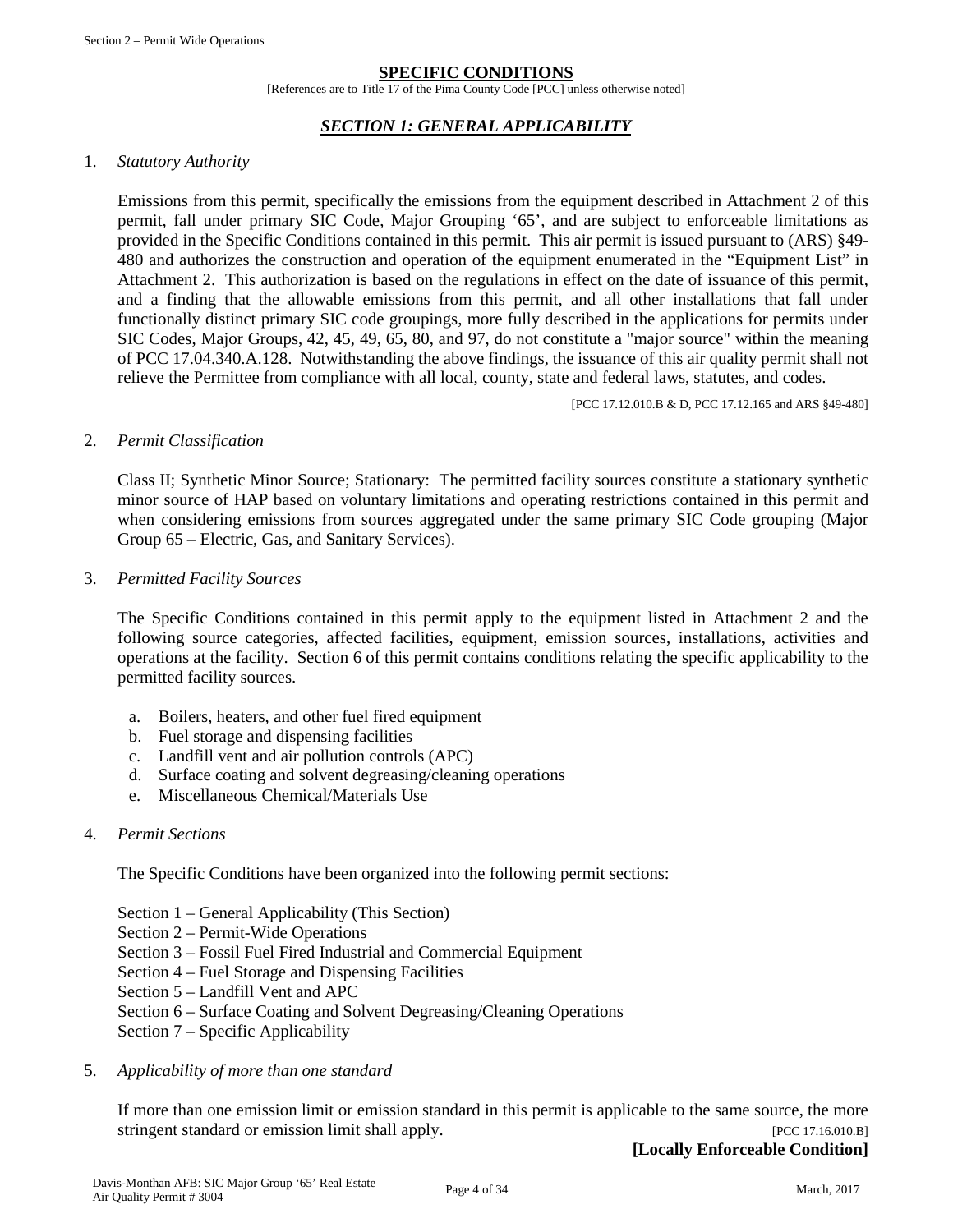### *SECTION 2: PERMIT-WIDE OPERATIONS*

<span id="page-4-0"></span>In accordance with condition 48.a, the provisions in this Section apply to permit-wide operations and all sources of air contaminants. All provisions in this Section are locally enforceable unless otherwise noted. [PCC 17.16.010.B]

#### **Emission Limitations and Standards** [PCC 17.12.185.A.2]

6. *Voluntary Emission Limitations* [PCC 17.12.190.B & PCC 17.12.350.A.3.a]

The Permittee shall comply with the operating limitations in Sections 3 through 5 of this permit and the following voluntary emission limitations in order to avoid federal or other applicable requirements:

# **[Federally Enforceable and Material Permit Conditions]**

- a. The Permittee shall not allow the emission rate of combined Hazardous Air Pollutants (HAPs) from sources and operations covered under this permit to exceed 1.5 tons per year as measured on a 12 month rolling total basis.
- b. The Permittee shall not allow the base-wide emission rate of combined Hazardous Air Pollutants (HAPs) to exceed 22.5 tons per year as measured on a 12 month rolling total basis.
- c. The Permittee shall not allow the base-wide emission rate of any single Hazardous Air Pollutant (HAP) to exceed 9 tons per year as measured on a 12 month rolling total basis.
- 7. *General Control Standards*
	- a. The Permittee shall not cause or permit the planning, construction, installation, erection, modification, use or operation of an emission source which will cause or contribute to a violation of a performance standard in Title 17 of the Pima County Code. [PCC 17.12.020 & PCC 17.16.020.A]
	- b. The Permittee is prohibited from firing high sulfur oil in any stationary or portable source without submitting a revision, as provided in condition 25, demonstrating to the satisfaction of the Control Officer, both that sufficient quantities of low sulfur oil are not available for use by the Permittee, and that the Permittee has adequate facilities and contingency plans to ensure that the sulfur dioxide ambient air quality standards will not be violated. For purposes of this paragraph "high sulfur oil" means oil containing 0.90 percent or more by weight of sulfur. Notwithstanding the prohibition to use high sulfur oil, the Specific Conditions contained in this permit may prescribe lower fuel sulfur content limits for specific stationary or portable sources. [PCC 17.12.185.A.2]

#### **[Material Permit Condition]**

- c. Where a stack, vent or other outlet is at such a level that fumes, gas mist, odor, smoke, vapor or any combination thereof constituting air pollution are discharged to adjoining property, the Control Officer may require the installation of abatement equipment or the alteration of such stack, vent or other outlet by the owner or operator thereof to a degree that will adequately reduce or eliminate the discharge of air pollution to adjoining property. [PCC 17.16.020.B]
- 8. *Materials Handling Standards*
	- a. The Permittee shall not transport or store VOC's without taking necessary and feasible measures to control evaporation, leakage, or other discharge into the atmosphere. [PCC 17.16.400.A]
	- b. Petroleum liquid storage tanks shall be equipped with a submerged filling device or acceptable equivalent for the control of hydrocarbon emissions. [PCC 17.16.230.C]
	- c. All pumps and compressors which handle volatile organic compounds shall be equipped with mechanical seals or other equipment of equal efficiency to prevent the release of organic contaminants into the atmosphere. [PCC 17.16.230.D]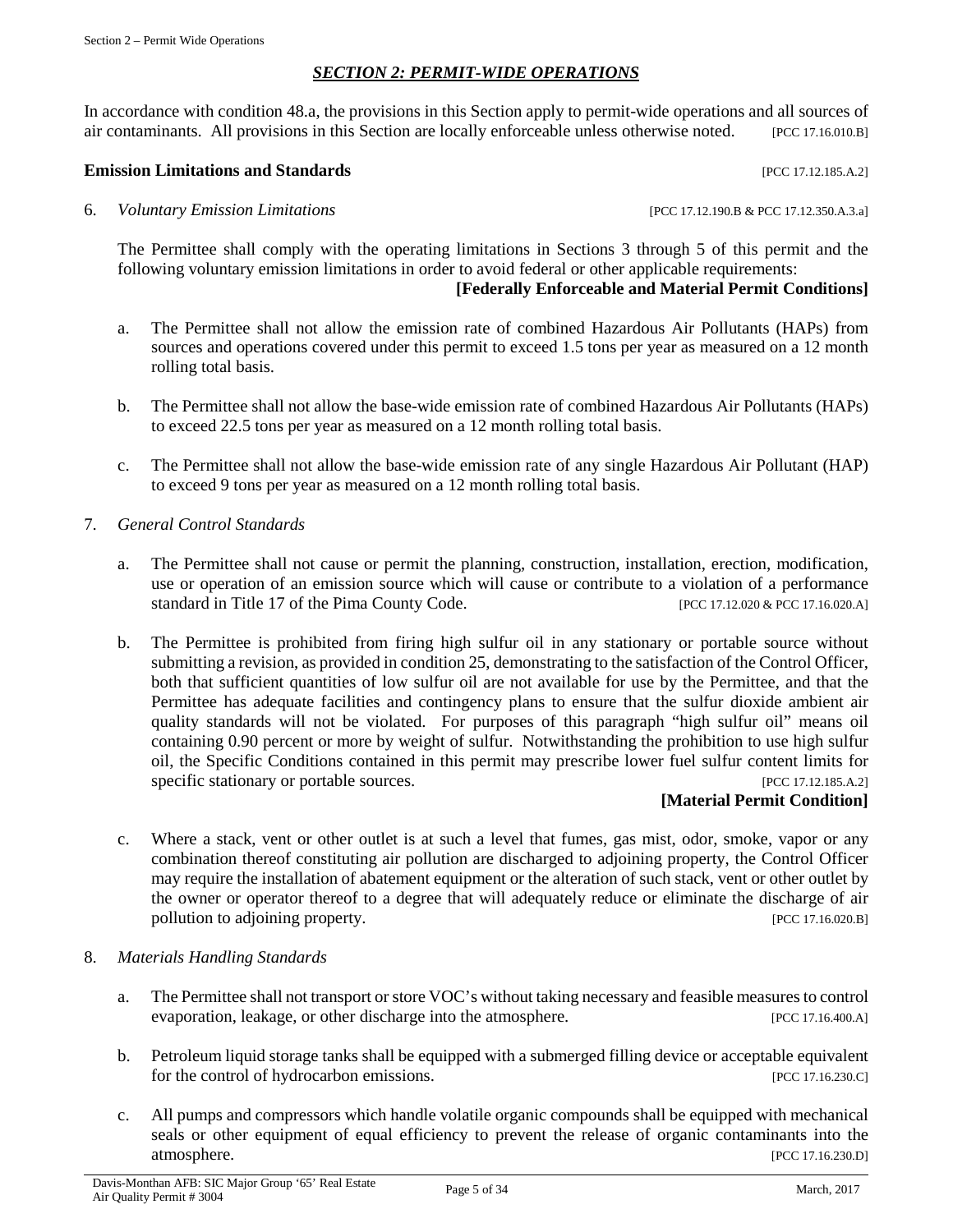d. Materials including solvents or other volatile compounds, paints, acids, alkalies, pesticides, fertilizers and manure shall be processed, stored, used and transported in such a manner and by such means that they will not evaporate, leak, escape or be otherwise discharged into the ambient air so as to cause or contribute to air pollution. Where means are available to reduce effectively the contribution to air pollution from evaporation, leakage or discharge, the installation and use of such control methods, devices, or equipment shall be mandatory. [PCC 17.16.430.F]

# *9. Odor Limiting Standard*

The Permittee shall not emit gaseous or odorous materials from equipment, operations or premises under his control in such quantities or concentrations as to cause air pollution. Emissions from malodorous matter shall not cross a property line without minimizing the emissions by applying modern practices. Malodorous matter shall include but not be limited to solvents or other volatile compounds, paints, acids, alkalies, pesticides, fertilizer and manure.

[PCC 17.16.430.F & PCC 17.16.030]

10. *Opacity Limit* [PCC 17.16.040, PCC 17.16.050.B, & PCC 17.16.130.B.1]

Except as otherwise specified in the Specific Conditions of this permit and the Table in Attachment 4, the opacity of all plumes and effluents from all point, non-point, or fugitive emission sources shall not exceed 20% as determined by EPA Reference Method 9, Appendix A, 40 CFR Part 60.

#### **[Federally Enforceable When Opacity Is Above 40%]**

- a. Opacities (optical densities), as measured in accordance with Method 9, of an effluent shall be measured by a certified visible emissions evaluator with his natural eyes, approximately following the procedures which were used during his certification, or by an approved and precisely calibrated in-stack monitoring **instrument.** [PCC 17.16.040.A.1]
- b. A violation of an opacity standard shall be determined by measuring and recording a set of consecutive, instantaneous opacities, and calculating the arithmetic average of the measurements within the set unless otherwise noted in this permit. The measurements shall be made at approximately fifteen-second intervals for a period of at least six minutes, and the number of required measurements shall be as specified in Attachment 4. Sets need not be consecutive in time, and in no case shall two sets overlap. If the average opacity of the set of instantaneous measurements exceeds the maximum allowed by any rule, this shall constitute a violation. [PCC 17.16.040.A.2]
- c. The use of air or other gaseous diluents solely for the purpose of achieving compliance with an opacity standard is prohibited. [PCC 17.16.040.A.3]
- d. When the presence of uncombined water is the only reason for failure of a source to otherwise meet the requirements as specified in conditions 10 and 11, conditions 10 and 11 shall not apply. [PCC 17.16.040.B]

#### 11. *Visibility Limiting Standard* [PCC 17.16.050]

a. The Permittee shall not cause, suffer, allow or permit operations or activities likely to result in excessive amounts of airborne dust without taking reasonable precautions to prevent excessive amounts of particulate matter from becoming airborne.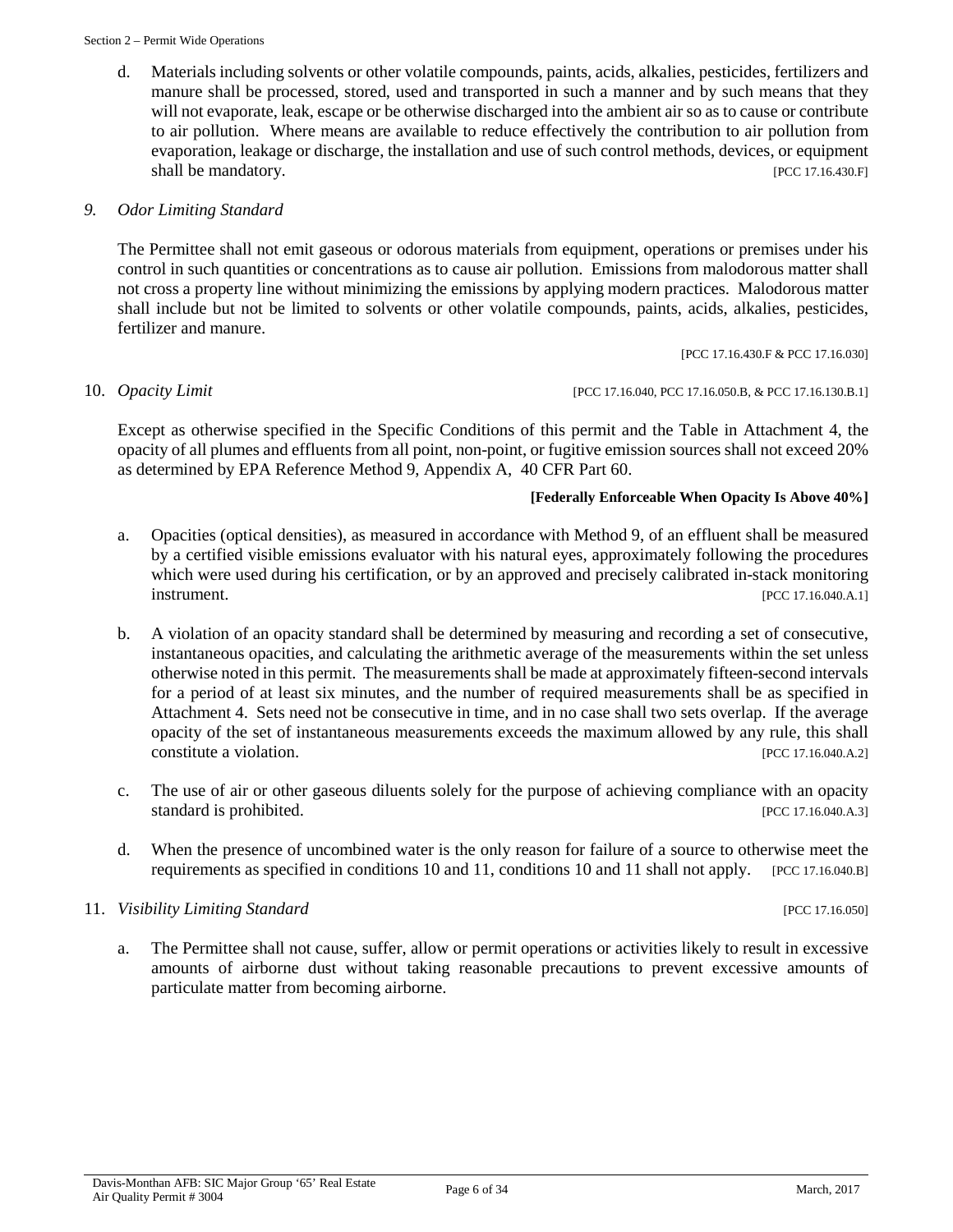- b. The Permittee shall not cause, suffer, allow, or permit diffusion of visible emissions, including fugitive dust, beyond the property boundary line within which the emissions become airborne, without taking reasonably necessary and feasible precautions to control generation of airborne particulate matter. Sources may be required to cease temporarily the activity or operation which is causing or contributing to the emissions until reasonably necessary and feasible precautions are taken.
	- i. Condition 11.b shall not apply when wind speeds exceed twenty-five (25) miles per hour (using the Beaufort Scale of Wind-Speed Equivalents, or as recorded by the National Weather Service). This exception does not apply if control measures have not been taken or were not commensurate with the size or scope of the emission source.
	- ii. Condition 11.b shall not apply to the generation of airborne particulate matter from undisturbed land.

# 12. *Disposition of Portable Sources*

For the purpose of this subsection, "*portable source*" means any building, structure, facility, or installation that emits or may emit any air pollutant and is capable of being operated at more than one location. *"Major source threshold"* means the lowest applicable emission rate for a pollutant that would cause the source to be major at the particular time and location under PCC 17.04.340.128. [PCC 17.04.340.A. (127, 128, 129, 174)]

a. Portable sources, including transportable non-road engines, that <u>do not require a permit</u> pursuant to Title 17 of the PCC, that have a potential to emit (PTE) in excess of the levels deemed by the Control Officer to be insignificant activities due to their size or production rate, may be required to demonstrate when the portable equipment was moved or relocated from a storage area to a location on the property to establish that the source is not subject to regulation as a stationary source. For the purpose of this condition, portable sources that can be moved by hand or have a combined potential to emit, without controls, less than 10% of the major source threshold shall be deemed to be insignificant activities.

[PCC 17.04.340.A.(114.j & 129), PCC 17.12.140.B.3.a, & PCC 17.12.240.C.2]

b*.* The Permittee shall not allow the combined potential to emit (PTE) of the sources covered by this permit and co-located portable sources subject to condition 12.b.i as stated below, to exceed the major source threshold (12 months), without first applying for a permit revision as provided in condition 24.

[PCC 17.12.260.B.7]

i. The Permittee shall consider the emission rate of co-located portable sources that require a permit, pursuant to Title 17 of the PCC, in the emission limitations established by this permit, if the portable source is located onsite and meets either of the following conditions:

[PCC 17.04.340.A (41), PCC 17.12.100, PCC 17.12.300.C & E]

- (a) The portable source is considered a pollutant emitting activity belonging to the same industrial grouping as sources covered by this permit, is located on one or more contiguous or adjacent properties, and is under the control of the same person, or under the common control of the same person. For the purpose of this provision, pollutant-emitting activities shall be considered as part of the same industrial grouping if they belong to the same major group which has the same two-digit code, as described in the Standard Industrial Classification (SIC) Manual, 1972, as amended by the 1987 supplement; or
- (b) The portable source is located on one or more contiguous or adjacent properties owned and operated by the Permittee, and while classified under a different major group which has a different two digit SIC code, may be considered an aggregated support facility belonging to the same industrial grouping and under common control through a support/dependency relationship, wherein the portable source supports, or is supported by the Permittee with more than 50% of the raw materials or product.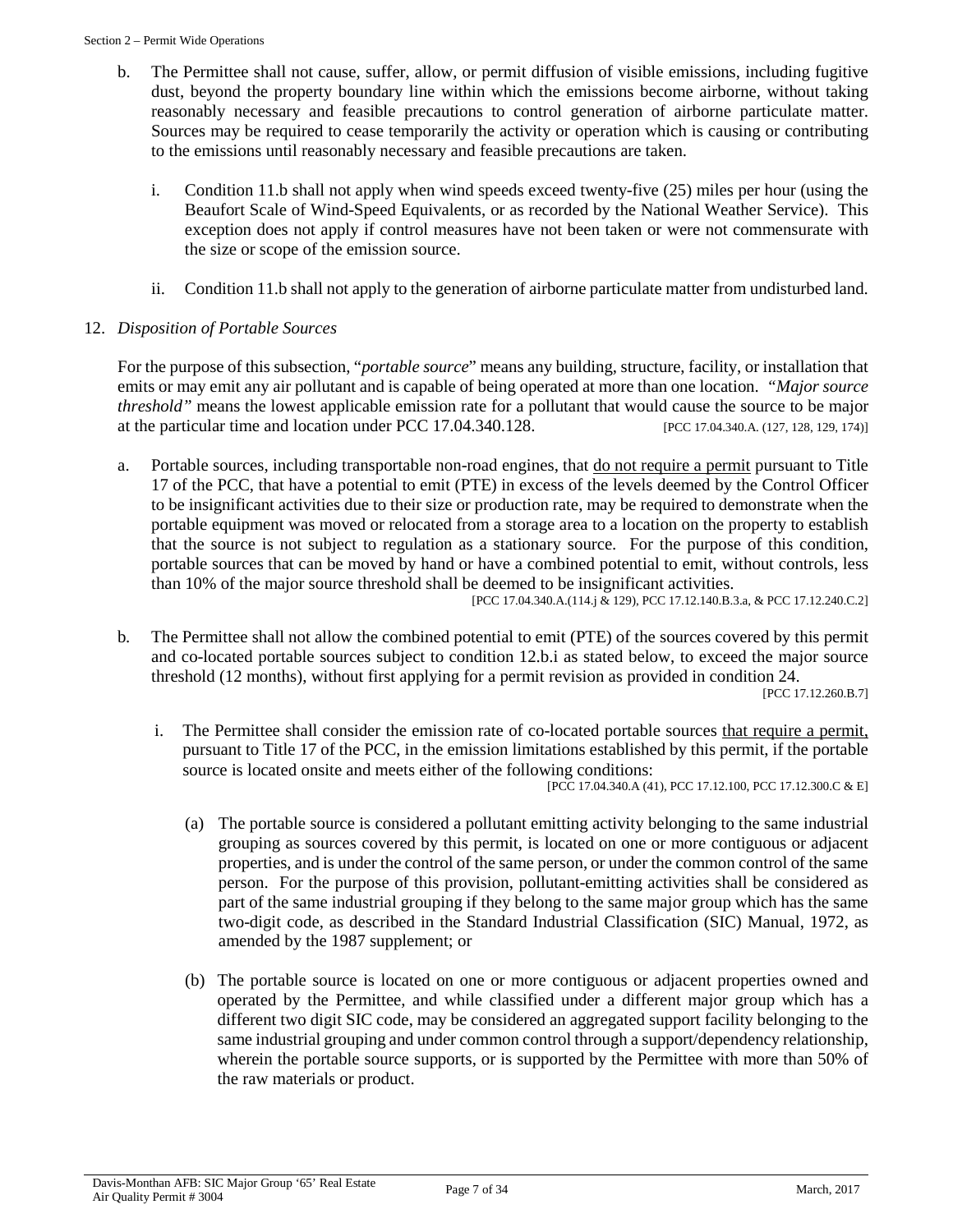#### 13. *Asbestos Requirements for Demolition and Renovation Activities*

The Permittee shall not allow or commence demolition or renovation of any NESHAP facility, as defined in 40 CFR Part 61, Subpart M, National Emission Standards for Hazardous Air Pollutants – Asbestos, without first obtaining an activity permit from the Control Officer. Should this stationary source, pursuant to 40 CFR Part 61, Subpart M, become subject to asbestos regulations when conducting any renovation or demolition at this premises, then the Permittee or operator shall submit proper notification as described in 40 CFR Part 61, Subpart M and shall comply with all other applicable requirements of Subpart M. The Permittee shall keep a record of all relevant paperwork on file. [PCC 17.12.475 & 40 CFR 61, Subpart M]

#### **Monitoring Requirements Exercíal Exercíal Exercíal Exercíal Exercíal Exercíal Exercíal Exercíal Exercíal Exercíal Exercíal Exercíal Exercíal Exercíal Exercíal Exercíal Exercíal Exercíal Exercíal Exercíal Exercíal Exercí**

#### 14. *Visible Emissions (VE)*

If at any time, or while conducting an opacity check required by the Specific Conditions in this permit, the Permittee sees any plume or effluent from a facility source, that on an instantaneous basis, appears to exceed the opacity limit, or if visible emissions including fugitive dust, diffuse beyond the property boundary line, the Permittee shall investigate the source of the emissions and if required take corrective action. If the plume persists, or the activity or operation which is causing or contributing to the emissions cannot be corrected or halted, the Permittee shall make a visual determination of the opacity in accordance with condition 10 when practicable. If the VE determination exceeds the applicable opacity limit, or if visible emissions, including fugitive dust, diffuse beyond the property boundary line, the Permittee shall report this as an excess emission in accordance condition 21. [PCC 17.16.040, PCC 17.16.50.B]

#### 15. *Portable Sources*

- a. The Permittee shall keep complete records of the materials used as fuel in any portable sources that are not fueled by natural gas or propane. [PCC 17.16.010.C]
- b. The Permittee shall keep complete records, as needed, to demonstrate that portable sources that do not require a permit, as provided in condition 12.a, are not subject to regulation as a stationary source. The Permittee may use the sample portable source relocation log in Attachment 5 of this permit to demonstrate the portable source's status.
- c. The Permittee shall keep complete records, as needed, demonstrating that the combined emissions rate of co-located portable sources that require a permit as provided in condition 12.b and sources covered by this permit do not exceed the major source threshold or the voluntary HAP emission limitations in condition 6.

### 16. *Miscellaneous Chemical/Materials Use*

For the purpose of these conditions a HAP-containing chemical/material shall be any material that contains any individual HAP that is an Occupational Safety and Health Administration (OSHA) defined carcinogen as specified in 29 CFR 1910.1200(d)(4) at a concentration greater than 0.1 percent by mass, or greater than 1.0 percent by mass for any other individual HAP compound. For the purpose of determining whether materials the Permittee uses contain HAP compounds, the Permittee may rely on formulation data provided by the manufacturer or supplier, such as the material safety data sheet (MSDS), as long as it represents each HAP compound in the material that is present at 0.1 percent by mass or more for OSHA defined carcinogens as specified in 29 CFR 1910.1200(d)(4) and at 1.0 percent by mass or more for other target HAP compounds. If the HAP content for a material is specified as a range of concentrations in the MSDS, the highest concentration specified in the range shall be used to determine the HAP content of that material.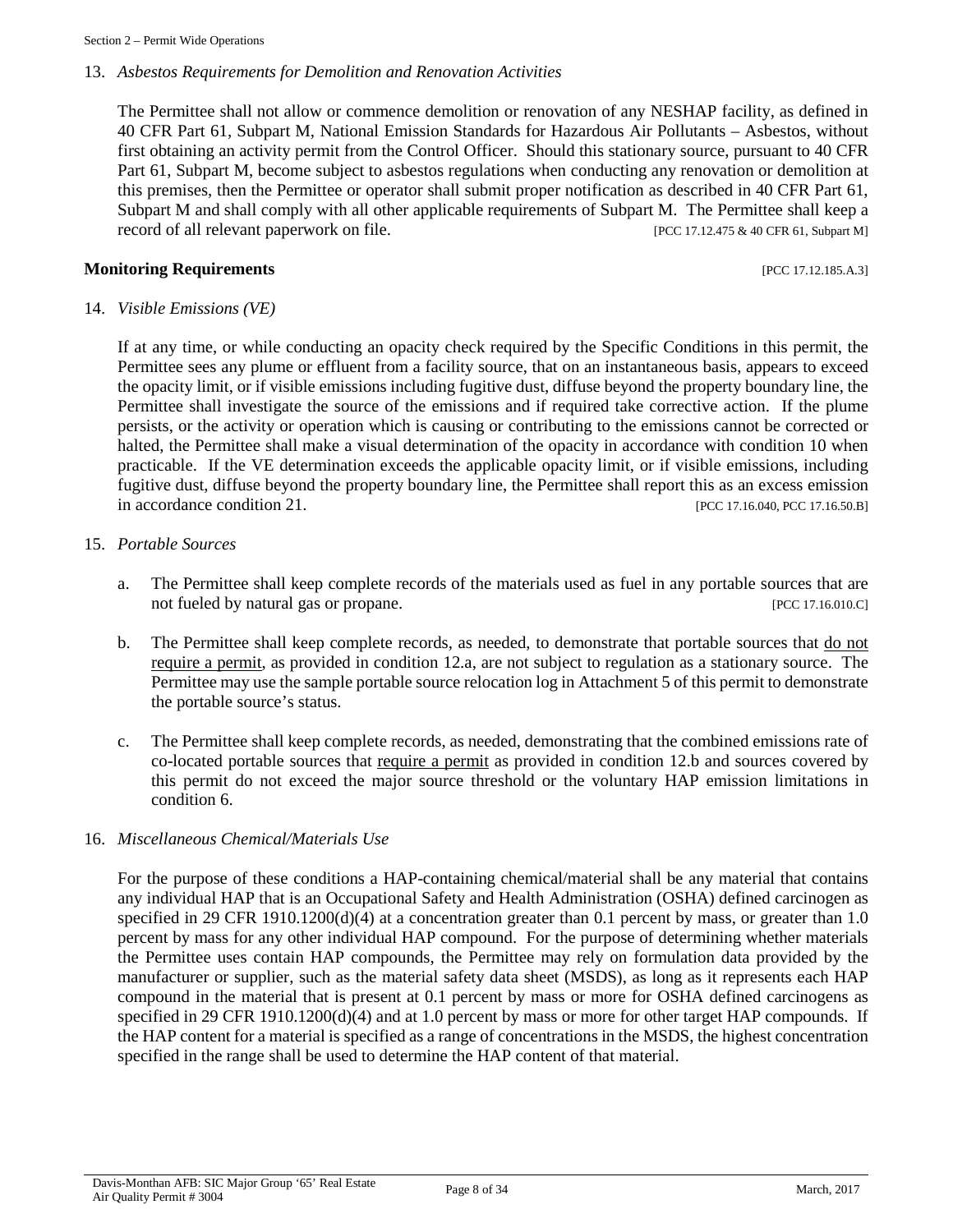- a. In accordance with condition 6, the Permittee shall maintain an Air Program Information Management System (APIMS) to ensure tracking and reporting of the types and quantities of HAP-containing materials issued or used in operations covered by this permit (SIC Code, Major Group 65). The HAP containing materials shall include but not be limited to surface coatings and diluents, wash solvents, degreasing agents, de-icing agents, light lubricants, adhesives, sealants, and other-non-janitorial soaps and cleaners.
- b. The Permittee shall use APIMS to prepare a monthly issues report (MIR) that inventories and totals the mass of HAP emitted from HAP-containing materials issued or used in operations covered by this permit. The following shall be assumed required in generating the MIR report:
	- i. The MIR shall contain the monthly use or issuance of each material including the unit basis used in determining the monthly summaries of the combined mass of HAPs emitted and the monthly summaries of individual HAP species emitted.
	- ii. The Permittee may choose to track HAP emissions on an "issues" basis or on an "as used" basis. The MIR shall clearly state if the log is an "as used" or an "issue" log, and identify the material with the associated operation, whenever possible, as either surface coating operations, solvent degreasing operations, or miscellaneous chemical/materials, as applicable. If the associated operation is otherwise unknown, the HAP emissions shall be included in the miscellaneous chemical/materials operation log.
	- iii. In operations where the Permittee chooses to track HAP emissions on an "issues" basis rather than on an "as used" basis, an "issue" shall be deemed to have occurred when possession of a material which has been purchased for use at the facility is transferred to the requestor. The Permittee shall not be allowed to change the method of logging once established. That is, an "issue log" shall not be allowed to be changed to an "as used" type of log, or vice versa, once the log has been implemented for a particular operation.
	- iv. All products shall be assumed to be used during the calendar month they are issued or used for enclosed surface coating operations, solvent degreasing operations, and miscellaneous chemical/materials issues (including architectural coatings).
	- v. All products issued or used shall be assumed to emit all of its volatile HAP when used.
	- vi. Spray applied architectural coatings issued or used shall be assumed to emit all of their non-volatile HAP.
	- vii. Every material or product that is used or issued shall be analyzed for its HAP content and recorded in a file that is readily available for expeditious review by the Control Officer. Each record shall be indexed to the materials listed in the MIR and contain the following information:
		- (a) The HAP content (in weight percent) for each individual HAP specie; and
		- (b) The total combined HAPs content (in weight percent); and
		- (c) The unit basis, weight or volume, and density or specific gravity (as applicable).

# 17. *Permit-Wide Standards*

Except as provided in conditions 14, 15, 16, and 27 of this Section or as otherwise contained in the Specific Conditions of this permit, additional monitoring for compliance with the permit-wide standards in conditions 6 through 13 shall not be necessary. The Control Officer may ask the Permittee to conduct additional monitoring if the Control Officer has reasonable cause to believe a violation of the permit-wide standards has been committed.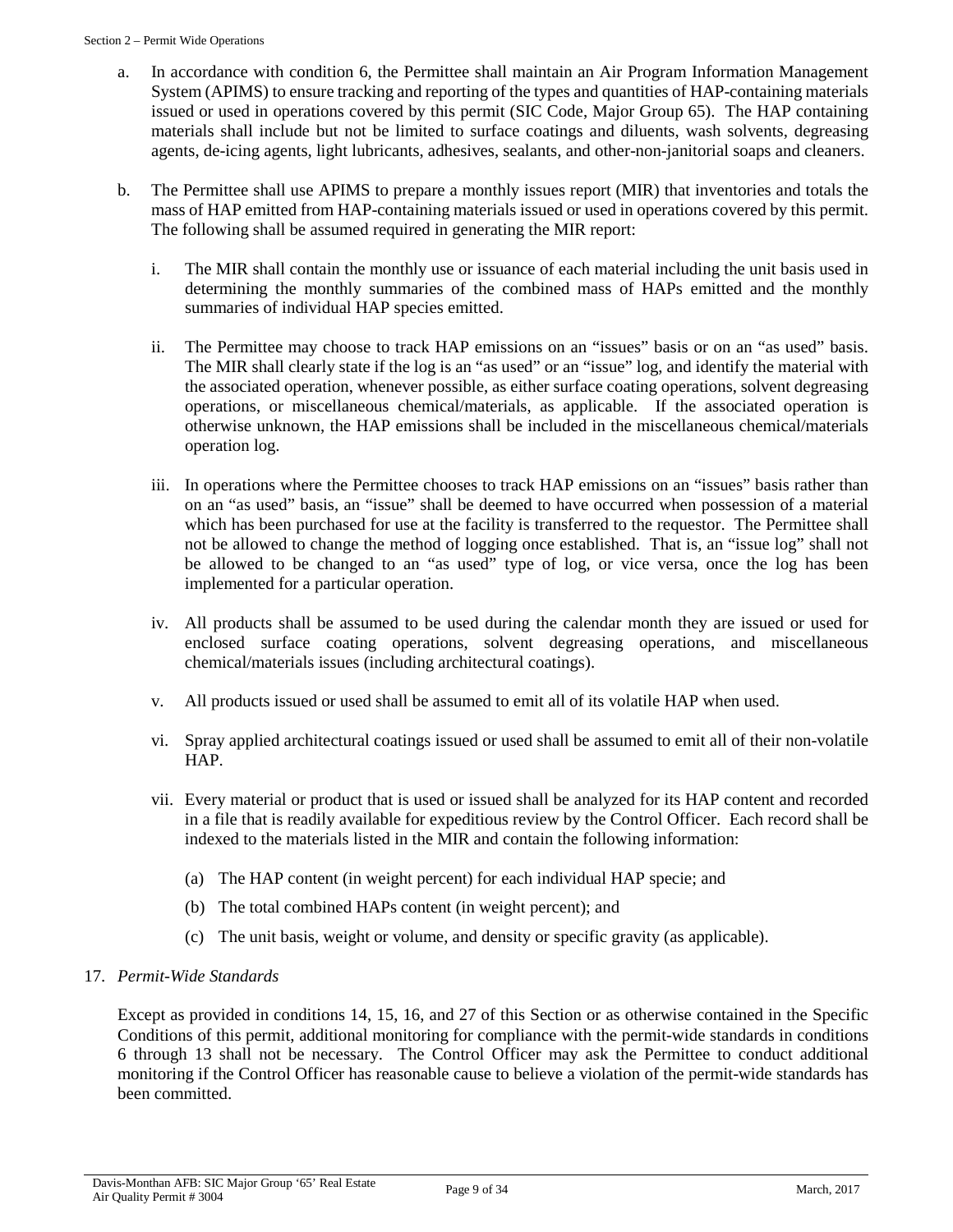# **Recordkeeping Requirements** [PCC 17.12.185.A.4]

# 18. *Monitoring Records* [PCC 17.12.184.A.4.a]

The Permittee shall maintain records of required monitoring information. Records shall include at a minimum:

- a. The date, time, and the place defined in the permit requiring the measurement, sampling, inspection, or observation;
- b. The name of the person conducting the measurement, sampling, inspection or observation;
- c. The particular piece of equipment, process, or area being measured, sampled, inspected or observed including a description of the operating conditions and monitoring techniques or methods used as applicable; and,
- d. The results of the measurement, sampling, inspection or observation, including any discrepancy or excess emissions. If there are any monitoring discrepancies or excess emissions, the record shall include the corrective action taken.
- 19. *Record Retention* [PCC 17.12.185.4.b]

The Permittee shall retain records of all required monitoring and support information for at least 5 years from the date of the monitoring sample, measurement, report, or application. Support information includes all calibration and maintenance records, and copies of all reports required by the permit.

20. *Recordkeeping for Compliance Determination* [A.R.S.§49-485, PCC 17.12.080, & PCC 17.24.020.A]

The Permittee shall retain a copy of the permit onsite including all required monitoring records and support information for review by the Control Officer. In addition, all equipment identified in the permit equipment list shall be marked with a unique, clearly visible, and accessible ID to identify the piece of equipment. The Permittee shall be considered in compliance by demonstrating that sufficient information on the equipment and facility operations is periodically collected, recorded, and maintained to assure that the compliance status of any Specific Condition of this permit can be readily ascertained at any time.

# **Reporting Requirements** [PCC 17.12.185.A.5]

21. *Special Annual Reporting* [PCC 17.24.050]

The Permittee shall submit an annual report to the Control Officer due on April 30<sup>th</sup> of each year, covering the period April 1<sup>st</sup> of the previous year through March 31<sup>st</sup> of the current year, documenting compliance with the voluntary HAP limitations in condition 6. The report shall contain the following:

- a. For each month, the Permittee shall calculate and record the 12-consecutive month rolling total amount of the combined mass of HAPs emitted by sources and operations covered under this permit (SIC Code, Major Group 65) within 45 calendar days after the end of the month. The mass of combined HAPs emitted shall be calculated and summed using the monitoring records in conditions 35, 41, 45.a and 46 in this permit and the appropriate emission factors and methods in the approved potential to emit documents provided in the permit application.
- b. For each month, the Permittee shall report the 12-consecutive month rolling totals of the mass of combined HAPs emitted from emission sources and operations covered under all permits issued to the Permittee within 45 calendar days after the end of the month. The report shall also include emissions from any portable sources that require a permit and are planned to be located at a single site in excess of 12 months as provided in conditions 12.b and 15.c.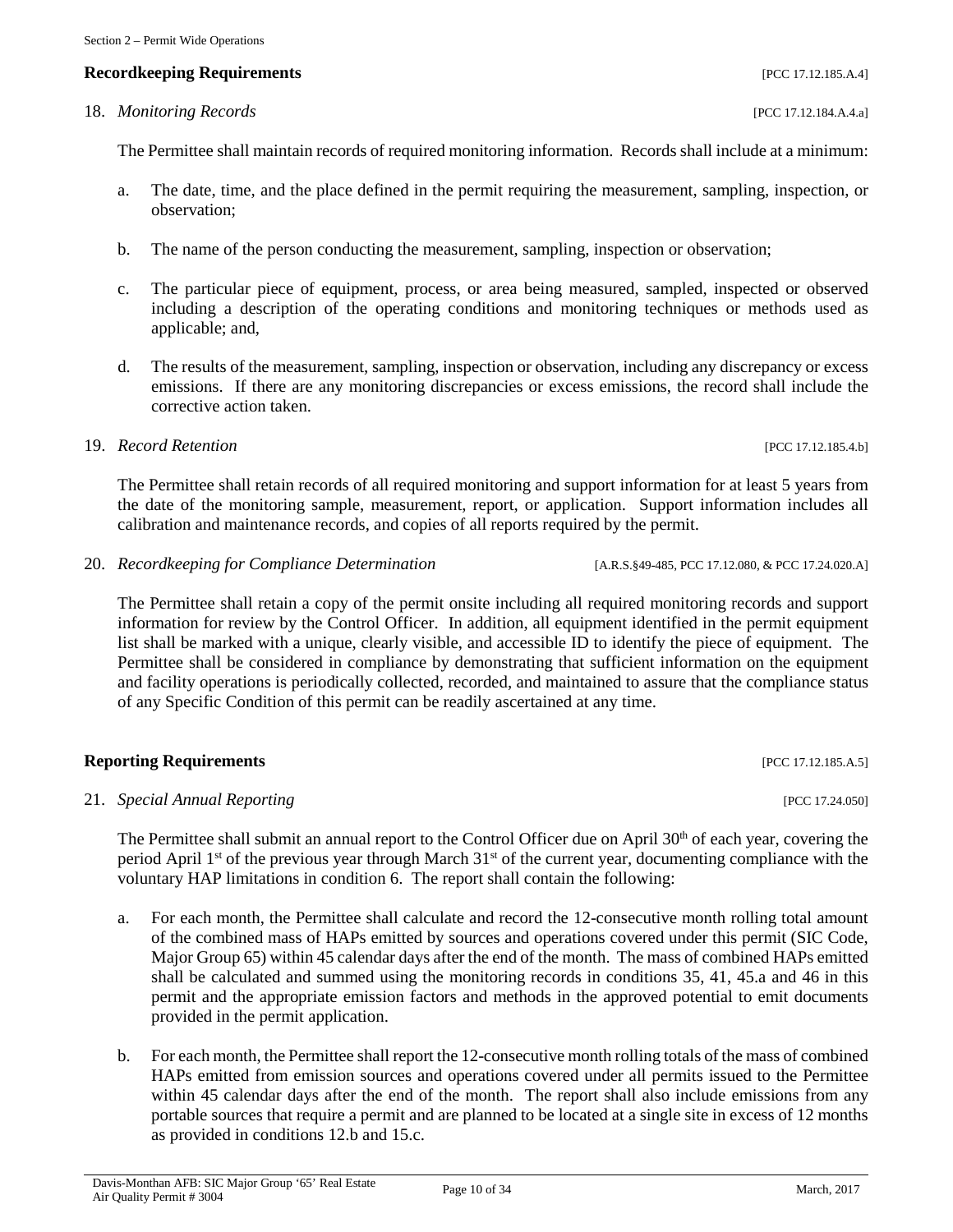c. For each month, the Permittee shall report the 12-consecutive month rolling totals of the mass of the 10 highest single HAP species emitted from emission sources and operations for all permits issued to the Permittee within 45 calendar days after the end of the month. The report shall also include emissions from any portable sources that require a permit and are planned to be located at a single site in excess of 12 months as provided in conditions 12.b and 15.c.

#### 22. *Excess Emissions Reporting:* [PCC 17.12.040]

The Permittee shall report to the Control Officer any emissions in excess of the limits established by this permit in accordance with condition 2 of the General Conditions (pg. 23).

#### 23. *Emissions Inventory Reporting* [PCC 17.12.320]

When requested by the Control Officer, the Permittee shall complete and submit an annual emissions inventory questionnaire. The questionnaire is due by March 31 or ninety days after the Control Officer makes request and inventory form available, whichever occurs later, and shall include emission information for the previous calendar year. The questionnaire shall be on a form provided by or approved by the Control Officer and shall include the information required by PCC 17.12.320.

24. *Certification of Truth Accuracy and Completeness* [PCC 17.12.165.H]

All reports required by this permit shall contain certification by a responsible official of truth, accuracy and completeness. The certification shall state that based on information and belief formed after reasonable inquiry, the statements and information in the document are true, accurate, and complete.

# **Facility Changes**

25. *Permit Revision Application* [PCC 17.12.235, PCC 17.12.240.C.3, PCC 17.12.255, PCC 17.12.260]

Before installing additional emission sources, modifying existing emission sources, switching fuels, or changing the method of operation at the facility such that the changes increase actual emissions more than 10% of the major source threshold, the Permittee shall, if applicable, apply for the appropriate revision in accordance with PCC 17.12.235, PCC 17.12.255, or PCC 17.12.260.

*26. Notification* [PCC 17.12.240.C]

For permit changes that do not require revision, the Permittee may make the changes if written notice is provided to the Control Officer in advance of the changes in accordance with PCC 17.12.240.C

27. *Facility Change Log* [PCC17.12.240.B]

The Permittee shall maintain a log of other permit changes that do not require revision or notice in accordance with PCC 17.12.240.B.

- **Testing Requirements [PCC 17.12.045, PCC 17.12.050 & PCC 17.20.010]**
- 28. Except where otherwise specified in the Specific Conditions in this permit, the following provisions and test methods shall be used. The methods and standards below are from Appendix A of 40 CFR Part 60 or incorporated by reference in 40 CFR §60.17.
	- a. *Opacity*

When required, EPA Test Method 9 shall be used to monitor compliance with the opacity standards identified in this permit. [PCC 17.12.045.B]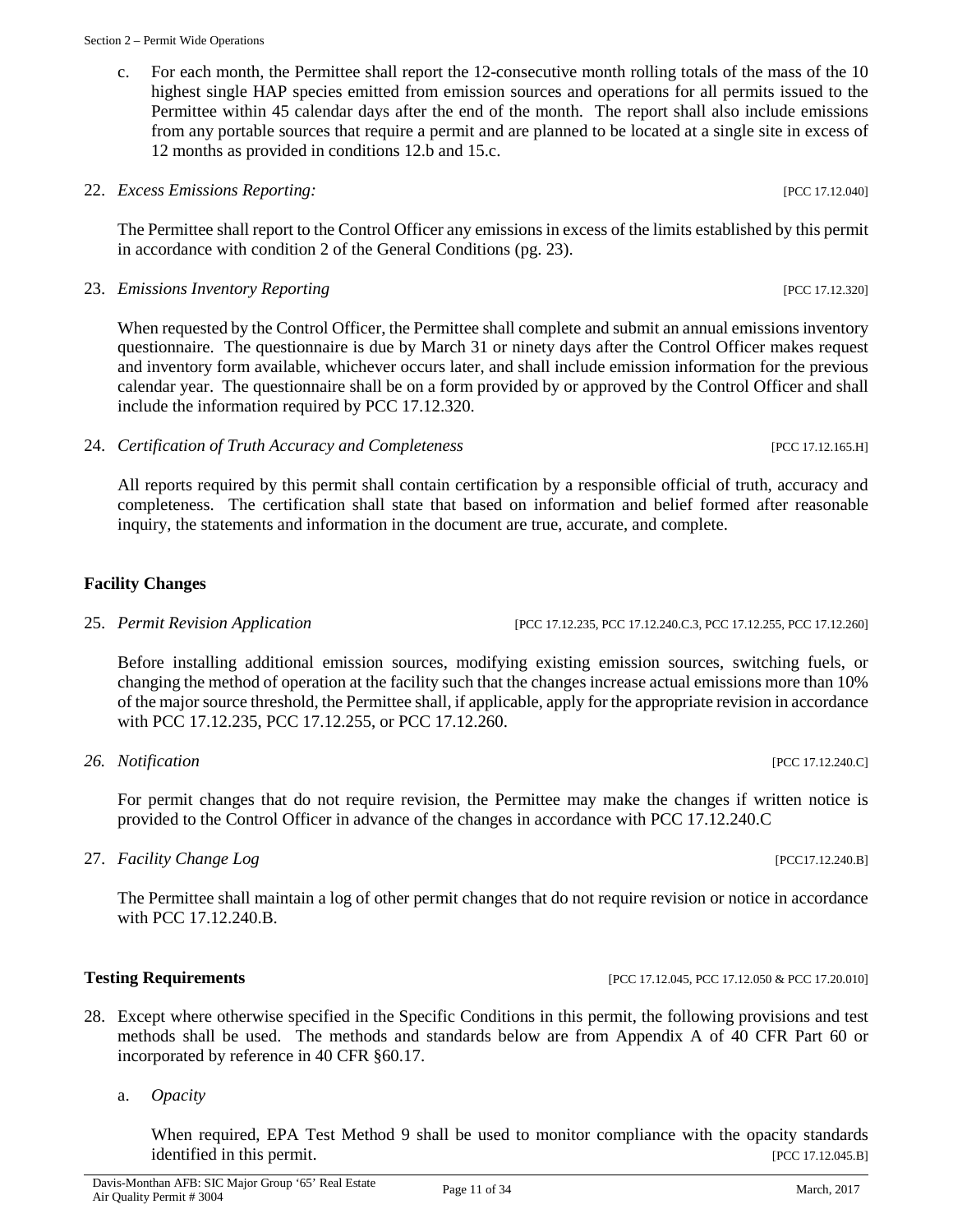#### b. *Fuel Sulfur Limitations*

Documentation, such as invoices or statements from the fuel supplier, showing the fuels delivered and verifying the fuel sulfur content is below applicable standards, shall be an acceptable means to demonstrate compliance with fuel limitations identified in this permit. If otherwise required or when requested by the Control Officer, the fuel sulfur content of fuels shall be determined using ASTM D129, D1266, D1552, D2622, D4294, D5453 or an equivalent for liquid fuels, and ASTM D1072, D3246, D4084, D4468, D4810, D6228, D6667, Gas Processors Association Standard 2377, or an equivalent for gaseous fuels.

#### c. *HAP Determination*

The HAP content (percent by weight) of all materials issued or used or the HAP emitted from equipment and operations shall be determined through one of the following methods:

- i. A standard methodology published by EPA, ASTM, or industry approved emission factors, as applicable.
- ii. Use of Material Safety Data Sheets (MSDS). If the HAP content for a material is specified as a range of concentrations in the MSDS, the highest concentration specified in the range shall be used to determine the HAP content of the material.
- ii. A manufacturer's certification of HAP content.
- iii. The methods set forth in 40 CFR Part 60, Appendix A.
- v. If otherwise unknown or unable to determine the HAP content or coating density for surface coatings or solvents that are not commonly used, the Permittee may use a "default" surface coating HAP content of 7 lbs. of HAP/gallon or 70% HAP (by weight); and a solvent HAP content of 10 lbs. of HAP/gallon or 100% HAP (by weight) added to the highest single HAP specie emitted from emission sources and operations as provided in condition 21.c.

#### d. *Alternative Test Plan*

The Permittee may submit an alternate and equivalent test method(s) that is listed in 40 CFR Subpart 60, Appendix A, to the Control Officer in a test plan, for approval by the Control Officer.

#### e. *Test Protocols and Guidelines*

Except as provided in this Section, should the Permittee desire, or be required, to conduct performance tests to demonstrate compliance with the standards contained in this permit, the Permittee shall contact the Control Officer for test methods, protocols, and guidelines.

f. *Enforcement*

Notwithstanding any other provision in this permit, any credible evidence or information relevant as to whether the source would have been in compliance with applicable requirements if the appropriate performance or compliance test had been performed can be used to establish whether or not the owner or operator has violated or is in violation of any standard or applicable emission limit in this permit.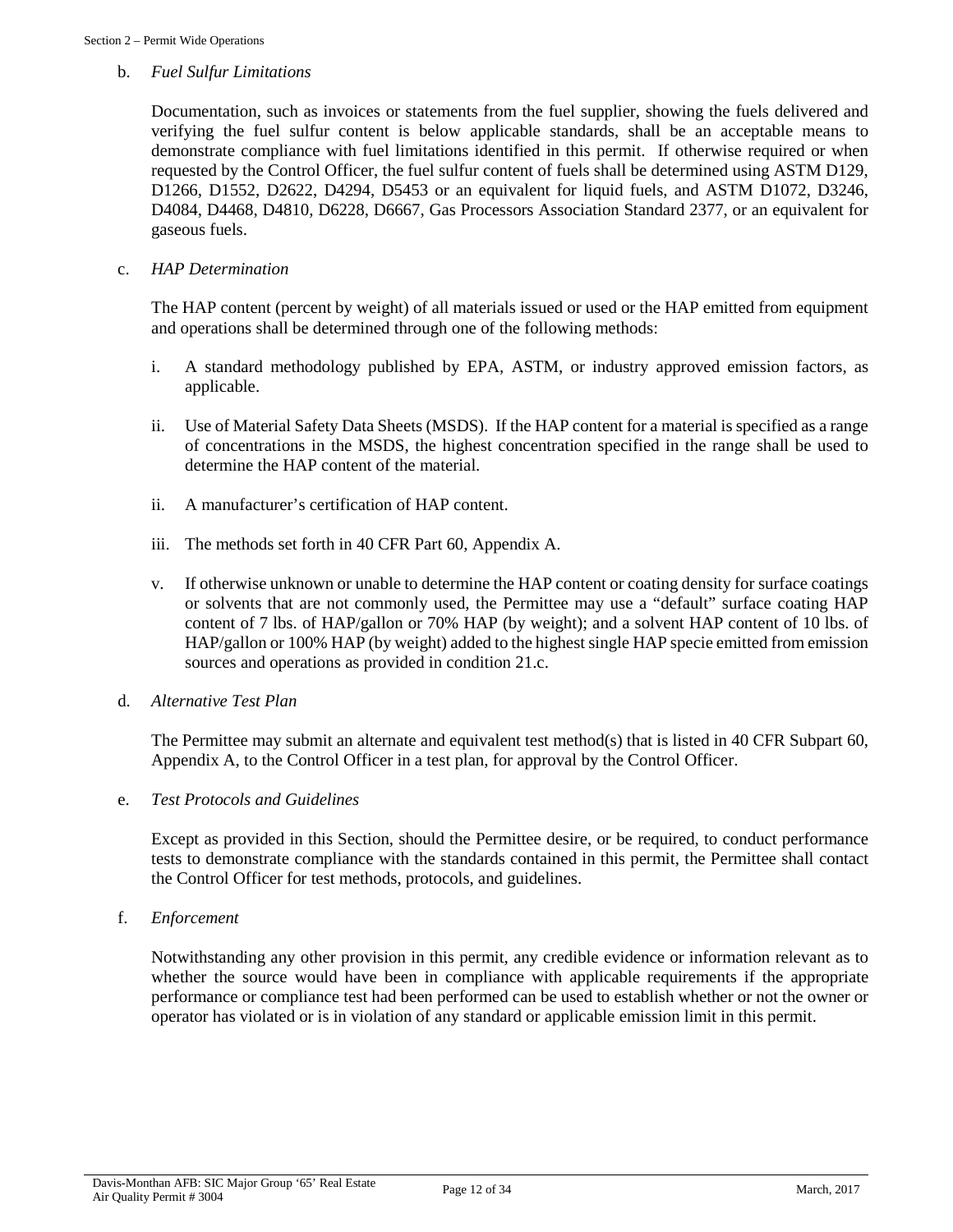# *SECTION 3 – FOSSIL FUEL FIRED INDUSTRIAL AND COMMERCIAL EQUIPMENT*

<span id="page-12-0"></span>In accordance with condition 48.b, the provisions in this Section are applicable to boilers, heaters, and other fuel fired equipment identified in the equipment list in Table 1 of Attachment 2. In addition to the following provisions, the general provisions of 40 CFR Parts 60 and 63, Subpart A apply to affected boilers, as applicable. All provisions in this section are locally enforceable unless otherwise noted.

#### **Emission Limitations and Standards Emission Limitations and Standards Executive Limitations and Standards Executive Limitations and Standards Executive Limitations and Standards**

The Permittee shall burn only the following fuels and shall not use or exceed the types and amounts of fuel allowed in the equipment list, subject to the following limitations: [PCC 17.12.350.A.3.a]

a. *Natural Gas*

*Natural gas* means: A naturally occurring mixture of hydrocarbon and non-hydrocarbon gases found in geologic formations beneath the earth's surface, of which the principal constituent is methane; or liquefied petroleum gas (LPG), as defined by the American Society for Testing and Materials in ASTM D1835; or a mixture of hydrocarbons that maintains a gaseous state at ISO conditions (*i.e.,* a temperature of 288 Kelvin, a relative humidity of 60 percent, and a pressure of 101.3 kilopascals), additionally, natural gas must either be composed of at least 70 percent methane by volume or have a gross calorific value between 35 and 41 megajoules (MJ) per dry standard cubic meter (950 and 1,110 Btu per dry standard cubic foot); or propane or propane-derived synthetic natural gas. *Propane* means a colorless gas derived from petroleum and natural gas, with the molecular structure C<sub>3</sub>H<sub>8</sub>. [40 CFR 63.11237]

30. *Opacity Standard* [PCC 17.16.040, PCC 17.16.130.B]

The opacity of all plumes and effluents from equipment subject to this Section shall not exceed 20%.

#### **Compliance Determination** [PCC 17.12.185.A.3, 4 & 5]

#### 31*. Operating Limitation*

When using natural gas fuel, the Permittee may demonstrate that only commercially available natural gas fuel was fired by making available to the Control Officer for inspection, documentation such as invoices or statements from the fuel supplier, showing that commercial natural gas was purchased for use in the equipment. Alternatively, the demonstration may be made by actual inspection of the equipment showing that commercial natural gas is plumbed to the equipment for firing.

32. *Opacity Standard*

A demonstration to show compliance with the emission limitation for opacity in condition 42 shall not be required since the percent of opacity of visible emissions from the boilers while combusting natural gas fuel is inherently low. The Permittee shall operate and maintain the boilers at all times - including periods of startup, shutdown, and malfunction - in a manner consistent with good air pollution control practices and consistent with manufacturer's guidelines.

29. *Operating Limitations* **[Material Permit Conditions]**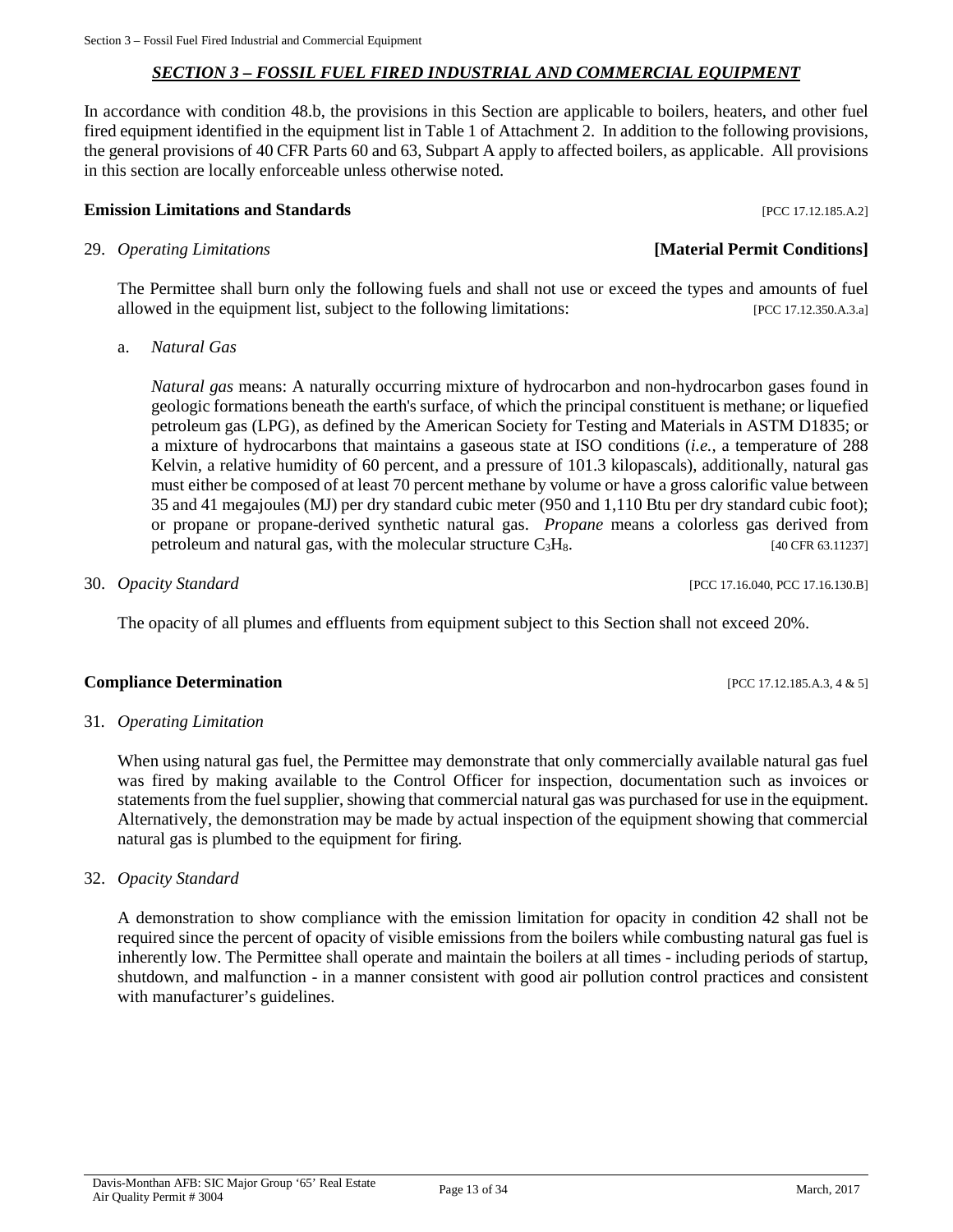#### *SECTION 4: FUEL STORAGE AND DISPENSING FACILITIES*

<span id="page-13-0"></span>In accordance with condition 48.c, the provisions in this Section apply to storage tanks and fuel dispensing facilities listed in Table 2 of Attachment 2. All provisions of this Section are Federally Enforceable unless otherwise noted.

#### **Emission Limitations and Standards** [PCC 17.12.185.A.2]

- 33. *Operational Limitations*
	- a. The Permittee shall only store the following fuels in applicable storage tanks and their associated dispensing equipment:  $[PCC 17.12.190.B]$

#### **[Material Permit Conditions]**

- i. Motor vehicle gasoline; and
- ii. Diesel/Bio-Diesel fuel oil numbers 2-D and 4-D.
- b. The Permittee shall not allow the combined throughput of gasoline to exceed the following:

#### [PCC 17.12.190.B] **[Material Permit Conditions]**

- i. Gasoline fuel throughput shall not exceed 40,000 gallons.
- c. The Permittee must minimize emissions of hydrocarbons from a stationary tank, reservoir, or other container which has a capacity of at least 250 gallons but less than or equal to 40,000 gallons used for storing petroleum liquids by applying and maintaining the following controls: [PCC 17.16.230.B] **[Material Permit Condition]**
	- i. Submerged fill pipe, or
	- ii. Refrigeration-type vapor recovery system or an equivalently effective control system.
- d. The Permittee shall equip all pumps and compressors which handle volatile organic compounds with mechanical seals or the equivalent. [PCC 17.16.230.D]

#### **[Locally Enforceable Condition]**

#### *34. NESHAP for Gasoline Dispensing Facilities 'GDF'*

In accordance with condition 48.c.ii the provisions in this subsection apply to each GDF listed in Table 2 of Attachment 2. The General Provisions of 40 CFR Part 63, Subpart A apply to applicable GDF sources as indicated in Table 2 of 40 CFR Part 63, Subpart CCCCCC.

a. The Permittee shall not cause, allow or permit the combined **yearly** throughput of gasoline for affected GDF facilities listed in Table 2 to exceed 40,000 gallons. [PCC 17.12.190.B]

#### **[Material Permit Condition]**

b. For each permitted GDF: If a GDF ever exceeds an applicable throughput threshold, as listed below, the GDF remains subject to all requirements for sources above the threshold even if the affected source throughput later falls below the applicable throughput thresholds. [40 CFR 63.11111(i)]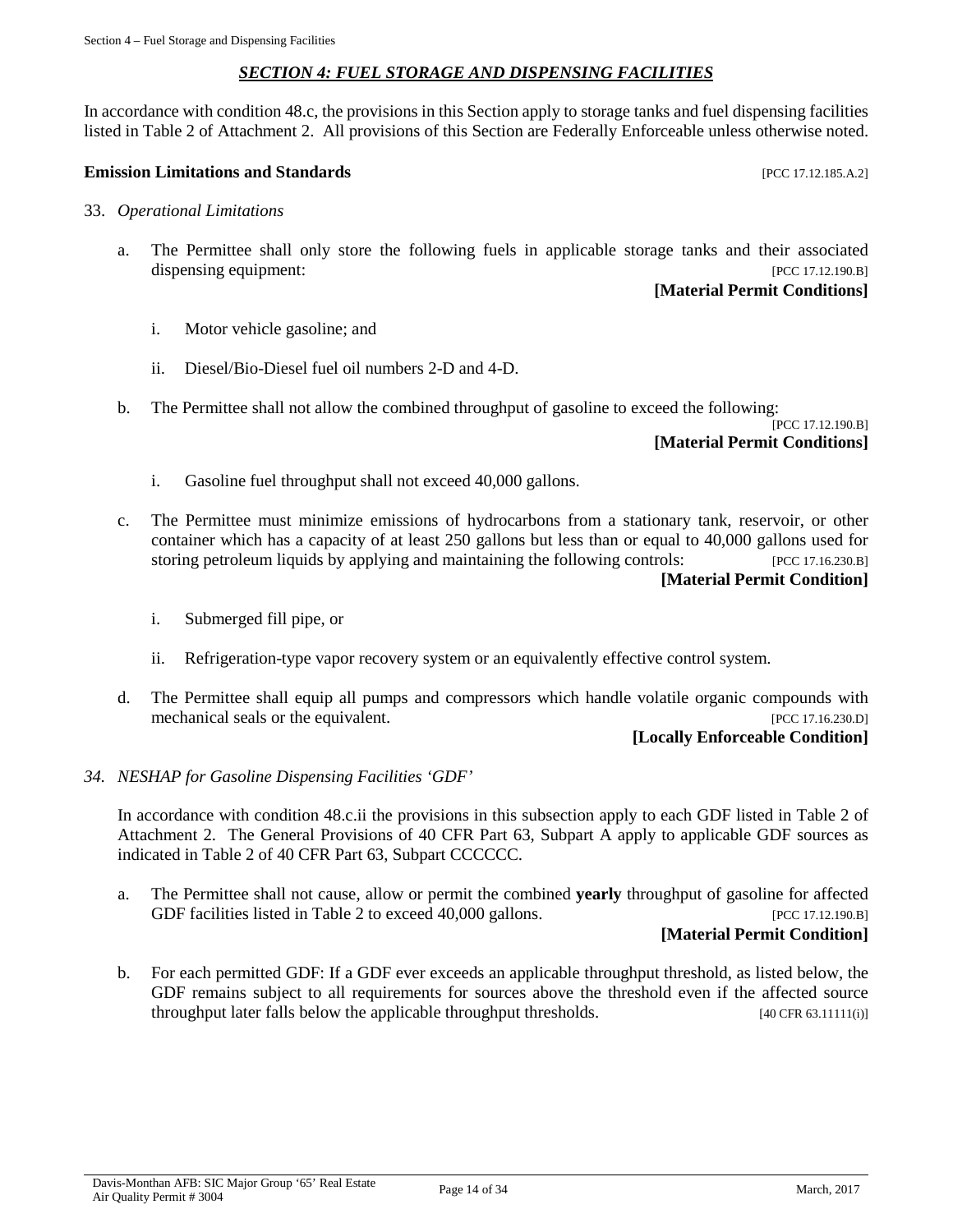- c. Requirements for GDF with monthly throughput less than 10,000 gallons of gasoline:
	- i. The Permittee shall not allow gasoline to be handled in a manner that would result in vapor releases to the atmosphere for extended periods of time. Measures to be taken include, but are not limited to, the following:  $[40 \text{ CFR } 63.11116(a)]$

#### **[Material Permit Conditions]**

- (a) Minimize gasoline spills;
- (b) Clean up spills as expeditiously as practicable;
- (c) Cover all open gasoline containers and all gasoline storage tank fill-pipes with a gasketed seal when not in use.
- (d) Minimize gasoline sent to open waste collection systems that collect and transport gasoline to reclamation and recycling devices, such as oil/water separators.
- ii. The Permittee is not required to submit notifications or reports as specified in 40 CFR 63.11125, 63.11126, or subpart A but must have records available within 24 hours of a request by the Control Officer to document gasoline throughput. [40 CFR 63.11116(b)]
- iii. Portable gasoline tanks, filled from a fixed storage tank at a GDF and used to dispense into on-site motor vehicles or other gasoline-fueled engines within the area source, are subject to 34.c of this Section. [40 CFR 63.11111(j)]

#### **[Material Permit Condition]**

- d. *[Reserved for GDF facilities with monthly throughput of 10,000 gallons of gasoline or more]*
- e. *[Reserved for GDF facilities with monthly throughput of 100,000 gallons of gasoline or more]*
- f. *[Reserved for Cargo tanks unloading at a GDF /w monthly throughput of 100,000 gallons or more]*

#### **Compliance Determination** [PCC 17.12.185.A.3, 4, & 5]

#### 35. *Operational Limitations*

- a. The Permittee shall keep and maintain an operation log for each gasoline storage tank and associated dispensing facility listed in Table 2 of Attachment 2. If no fuel was loaded into a particular tank during a given month, the log shall note that no fuel was received. The Permittee shall record the following information for each storage tank within 30 days of the end of the previous month:
	- i. The quantity of gasoline loaded, in gallons, with each addition (load) and the date of each addition.
	- ii. The monthly total of gasoline loaded, in gallons.
	- iii. The 12-consecutive month totals of gasoline loaded, in gallons.

#### 36. *GDF Requirements*

a. The Permittee must, at all times, including periods of startup, shutdown, and malfunction, operate and maintain the GDF, including associated air pollution control equipment and monitoring equipment, in a manner consistent with safety and good air pollution control practices for minimizing emissions.

[40 CFR 63.6(e)(1)(i), & 40 CFR 63, Subpart CCCCCC, Table 3]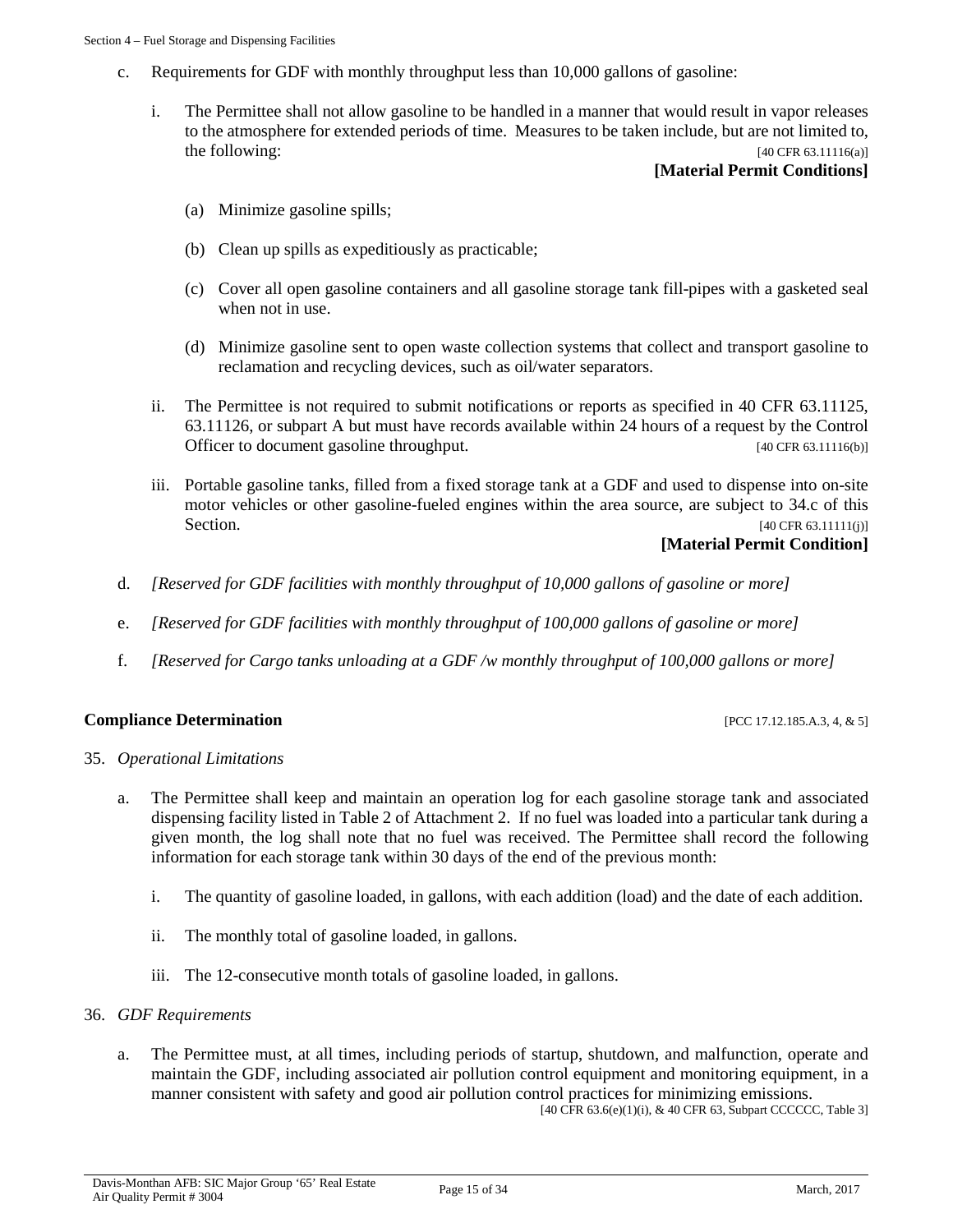b. An affected source shall provide proof of throughput upon request by the Control Officer.

[40 CFR 63.11111(e)]

c. **Yearly** throughput shall be a **365-day** rolling total, calculated by summing the volume of gasoline loaded into, or dispensed from, all gasoline storage tanks at each GDF during the current day, plus the total volume of gasoline loaded into, or dispensed from, all gasoline storage tanks at each GDF during the previous 364 days. **Monthly** throughput shall be calculated using the **yearly** throughput and dividing that sum by 12.  $[40 \text{ CFR } 63.11132]$ 

# **[Material Permit Condition]**

- d. Recordkeeping to document throughput must begin upon startup for a new or reconstructed source and shall be kept for a period of five (5) years. [40 CFR 63.11111(e)]
- 37. *Air Pollution Control*
	- a. The Permittee shall annually inspect the gasoline storage tanks' submerged fill devices. The inspections shall be used to determine whether all of the submerged fill devices are in good working order, according to good modern practices and any available industry practices or recommendations. [PCC 17.12.185.A.3.c] **[Material Permit Condition]**
	- b. The Permittee shall inspect the vapor control recovery system(s) (if equipped) and all pumps compressors, pipes, hoses mechanical seals or other equipment storing, handling, conveying or controlling VOCs and HAPs according to the following inspection schedule: [PCC 17.12.185.A.3.c]

# **[Material Permit Condition]**

- i. On a monthly basis, the Permittee shall check pump operation for vibration, noise, overheating, and any other irregularity, and check for leaks on suction and discharge piping, seals, and any other joint; and tighten or replace loose, missing damaged nuts, bolts, or screws as identified by visual inspection.
- ii. On a quarterly basis, the Permittee shall Pressure test system for leaks; clean dispensing system equipment; and check hoses and nozzles for condition.
- iii. On a semi-annual basis, the Permittee shall clean and repair tank vents; and check drop tube seal, spring, and operability.
- iv. On an annual basis, the Permittee shall check leak detector pressure relief setting; and check leak detector operation (if equipped).
- c. The records of the inspections required in conditions 37.a and b above shall contain at least the following information:
	- i. Associated Tank(s), Facility ID, and identification of the device or equipment;
	- ii. The date of the inspection;
	- iii. The results of the inspection; and
	- iv. Any corrective action taken.
- d. The Permittee shall repair defective air pollution control equipment promptly and keep complete records of the maintenance and repairs performed.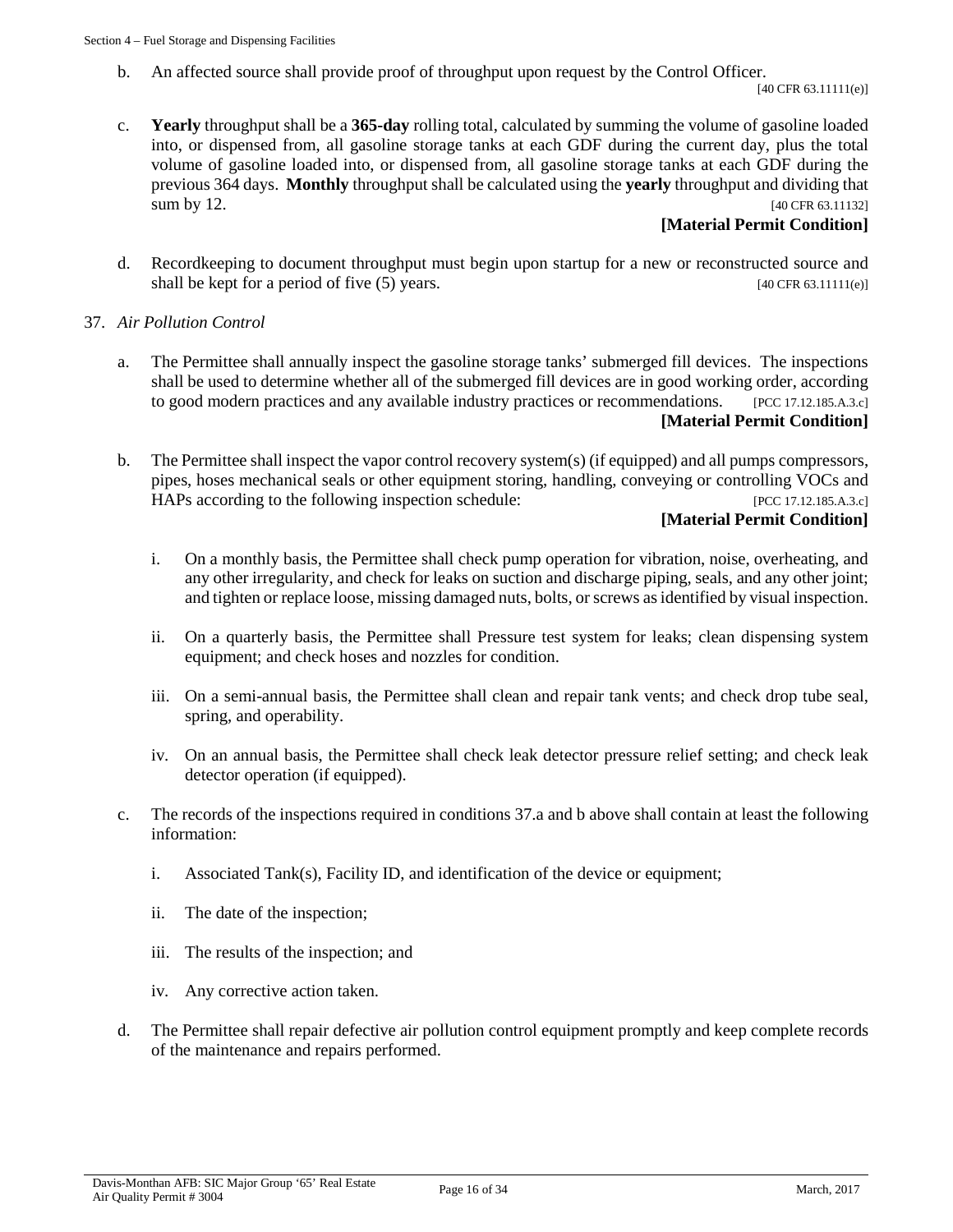# *SECTION 5 – LANDFILL VENT & APC*

<span id="page-16-0"></span>In accordance with condition 48.d, the provisions in this Section are applicable to the closed landfill vent and APC identified in the list in Table 3 of Attachment 2. All provisions in this section are locally enforceable unless otherwise noted.

#### **Emission Limitations and Standards Emission Limitations and Standards Exercíse 20 Exercíse 20 Exercíse 20 EXERC**

- 38. Operating Limitations
	- a. Where a stack, vent or other outlet is at such a level that fumes, gas, mist, odor smoke, vapor, or any combination thereof constituting air pollution are discharged to adjoining property, the control officer may require the installation of abatement equipment or the alteration of such stack, vent or other outlet by the owner thereof to a degree that will adequately dilute, reduce, or eliminate the discharge to adjoining property. [PCC 17.16.430.G]

#### **[Material Permit Condition]**

b. The Permittee shall meet the requirement in condition 38.a of reducing or eliminating the discharge of air pollution to adjoining property by operating the following air pollution controls (APC) on the landfill vent. [PCC 17.16.430.G]

#### **[Material Permit Conditions]**

- i. The Permittee shall operate at all times a granular activated carbon (GAC) APC device on the landfill vent to reduce the VOC and HAP emissions as follows:
	- (a) The GAC control device shall be installed, maintained, and operated in accordance with the manufacturer's specifications.
	- (b) The effluent shall not exceed 425 scfm.
- ii. The Permittee shall perform a change-out and replacement of the GAC media and/or APC if either of the following occurs:
	- (a) The total petroleum hydrocarbons (TPH)\* measured at the exhaust of the APC exceeds a concentration of 30 ppm<sub>y</sub>. [\* Reference: Gasoline Range Organics ( $C_6$ - $C_{10}$ ), mw=100]; or
	- (b) Upon reaching breakthrough of the GAC bed. For the purpose of this provision, breakthrough has occurred when the concentration of TPH in the APC inlet gas is within 5% of the concentration of APC exhaust gas.

#### **Compliance Determination** [PCC 17.12.185.A.3, 4 & 5]

- 39. On an annual basis (within 365 days of the issuance of this permit or within 365 days of the last monitoring event, whichever is earlier), the Permittee shall inspect the landfill vent APC device for proper operation, measure the flow rate through the APC device, and measure the concentration of TPH in the inlet and exhaust gas of the APC device.
- 40. The concentration of TPH in inlet and exhaust gas of the APC shall be measured by taking representative gas samples of the inlet and outlet and analyzing the gas samples using EPA Methods 8021, 8260, Modified TO-15, or an equivalent method capable of measuring the concentration of TPH to an accuracy of at least 1.5 ppmv.
- 41. The Permittee shall maintain records of the following:
	- a. Dates of monitoring and maintenance of the APC device, including dates of GAC media change-out.
	- b. Measurements of the APC device effluent flow rate.
	- c. Analyses and measurement of the total TPH concentration in the inlet and outlet gas of the APC device.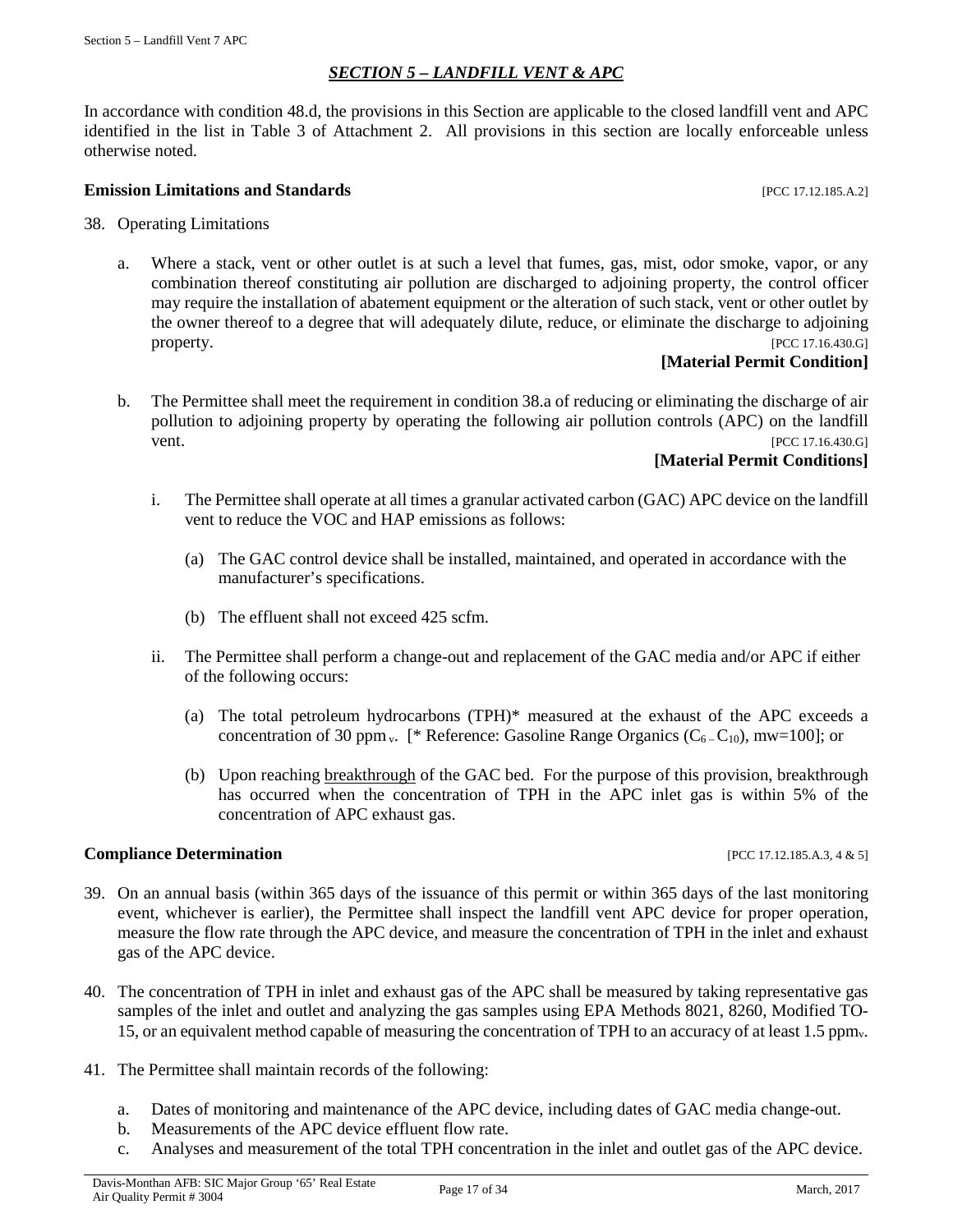### *SECTION 6: SURFACE COATING AND SOLVENT DEGREASING/CLEANING OPERATIONS*

<span id="page-17-0"></span>In accordance with condition 48.e, the provisions in this Section are applicable to surface coating and solvent degreasing/cleaning operations identified in the list in Table 4 of Attachment 2. All provisions of this section are locally enforceable unless otherwise noted.

#### **Emission Limitations and Standards Emission Limitations and Standards Exercíse 2016**

#### 42. *Enclosed Surface Coating Operations*

For the purpose of these provisions, surface coatings include but are not limited to paints, adhesives, and sealants. A VOC containing surface coating or solvent shall be considered to contain VOC if it contains more than 2%, by weight VOC. [PCC 17.04.340.A.219 & 40 CFR 63.11180]

- a. The Permittee shall not conduct any spray coating or spray paint operation without minimizing organic solvent emissions. Such operations, other than architectural coating and spot painting, shall be conducted in an enclosed area equipped with controls containing no less than ninety-six percent of the overspray. [PCC 17.16.400.C.1]
- b. When practicable, wash solvent shall be directed into containers that prevent evaporation in the atmosphere to minimize VOC emissions. [PCC 17.16.400.A, PCC 17.16.400.C.1 & 7]

#### 43. *Architectural Coating Operations*

The Permittee (or contractor) shall not employ, evaporate or dry any architectural coating containing photochemically reactive solvents (PRS) for industrial or commercial purposes, or thin or dilute any architectural coating with a PRS. A PRS shall be any solvent with an aggregate of more than 20% of its total volume composed of the chemical compounds as classified below, or which exceeds any of the percentage composition limitations as stated below. Whenever any organic solvent or any constituent of an organic solvent may be classified from its chemical structure into more than one of the groups of organic compounds described below, it shall be considered to be a member of the group having the least allowable percent of the total volume of solvents: [PCC 17.16.400.C.2-4]

- a. A combination of the following types of compounds having an olefinic or cyclo-olefinic type of unsaturation-hydrocarbons, alcohols, aldehydes, esters, ethers, or ketones: *5%.*
- b. A combination of aromatic compounds with eight or more carbon atoms to the molecule, except ethylbenzene: *8%*.
- c. A combination of ethylbenzene, ketones having branched hydrocarbon structures, trichloroethylene or toluene: *20%*.

#### 44. *Solvent Degreasing Units*

- a. Solvent Degreasing/Cleaning units shall be equipped with lids which shall be closed when not in use.
- b. The Permittee is prohibited from using halogenated solvents in solvent degreasing/cleaning units (if used) in a total concentration that is greater than 5 percent by weight HAP, without submitting an Initial Notification in accordance with 40 CFR 63, Subpart T to the Control Officer and submitting a permit revision as provided in conditions xx through xx of Section 2.

[PCC 17.12.350.A.3.a, PCC 17.16.530.B.16, NESHAP Subpart T Applicability] **[Material Permit Condition]**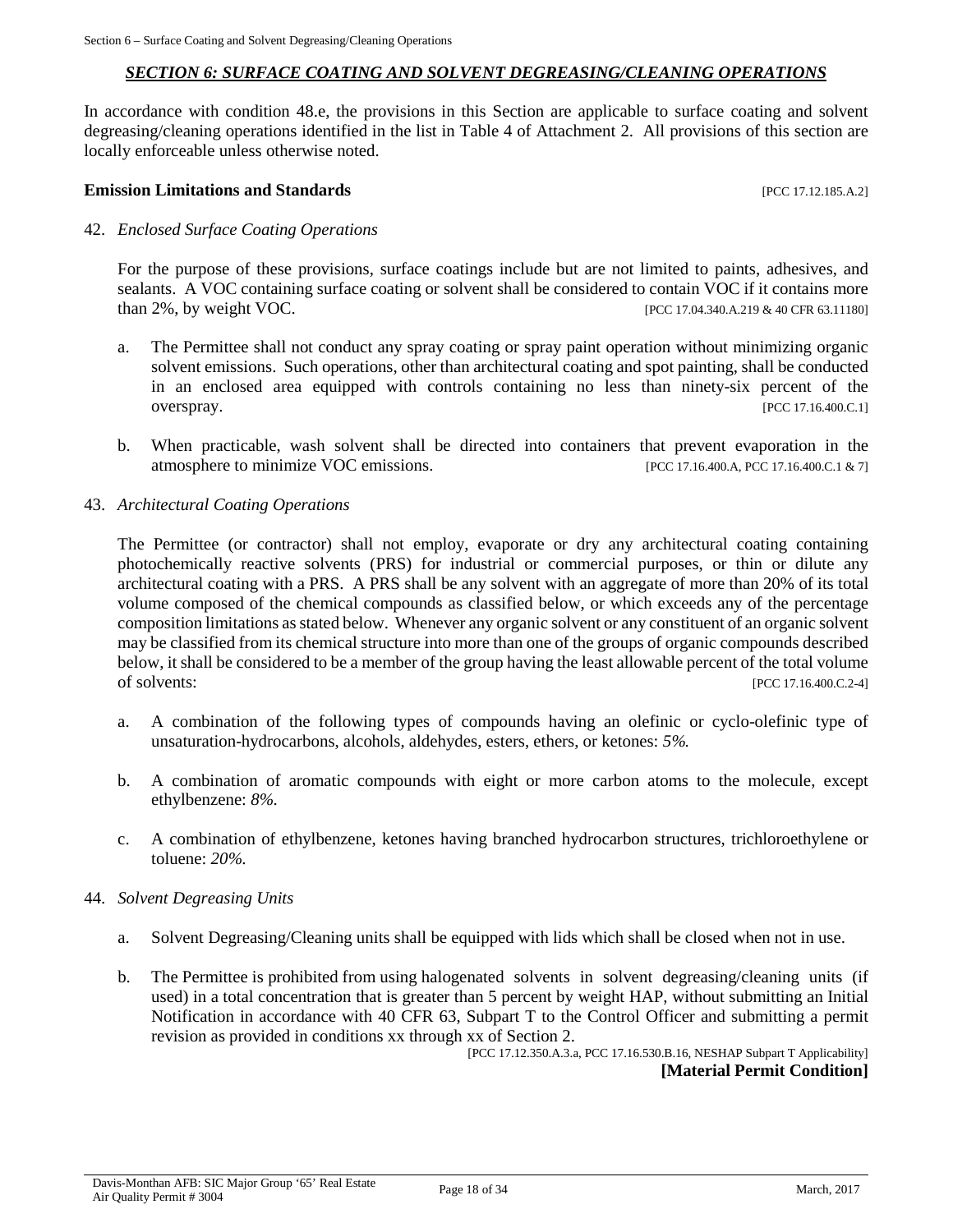### **Compliance Determination** [PCC 17.12.185.A.3, 4 & 5]

#### 45. *Enclosed Surface Coating Operations*

- a. The Permittee shall maintain a 12-consecutive month total of the amount of surface coatings and solvents (diluents, wash and cleaning solvents) used, in gallons, for each enclosed surface coating operation listed in Attachment 2.
- b. The Permittee shall maintain documentation demonstrating that enclosed surface coating operations meet the overspray control requirements in condition 42.a by using filters that have a minimum arrestance rating to contain at least 96% of the overspray, or an equivalent system which can be shown to meet the over-spray control requirement, and that the enclosure and controls are operated and maintained consistent with the manufacturer's guidelines and good engineering practice.
- *46. Architectural Coatings*

The Permittee shall keep a monthly log of the total amount of architectural coatings used in gallons and calculate and record the 12-consecutive month total in gallons. The Permittee shall maintain MSDS sheets and manufacturers certifications, as necessary, to demonstrate compliance with the PRS limitations in condition 43.

47. *Solvent Degreasing/Cleaning Operations*

The Permittee shall maintain a list of solvents used in solvent degreasing/cleaning units and their MSDS sheets.

**Testing Requirements [PCC 17.12.045, PCC 17.12.050 & PCC 17.20.010]** 

- 39. In addition to the permit-wide testing provisions in condition 27, the Permittee shall use the following provisions to comply with the testing or analysis requirements in this Section:
	- a. *VOC Content*

The VOC content (percent by weight) of surface coatings in applicable enclosed surface coating operations shall be determined through one of the following methods:

- i. Use of Material Safety Data Sheets (MSDS) or Technical Data Sheet supplied by the manufacturer. If the VOC content is expressed as a range the highest amount shall be used;
- ii. A manufacturer's certification of the VOC content;
- iii. ASTM 2369 "Standard Test Method for Volatile Content of Coatings" or an equivalent;
- iv. The methods set forth in 40 CFR Part 60, Appendix A; and
- v. If otherwise unable to determine the VOC content for a coating or solvent that is not commonly used or otherwise unknown the Permittee shall use a "default" coating VOC content of 7 lbs. of VOC/gallon, with a density of 10 lb/gallon (or 70% by weight); and a "default" solvent VOC content of 10 lbs. of VOC/gallon, with a density of 10 lb/gallon (or 100% by weight), or an emission rate of 8.0 lbs of VOC emitted per combined gallon used (surface coating + solvents).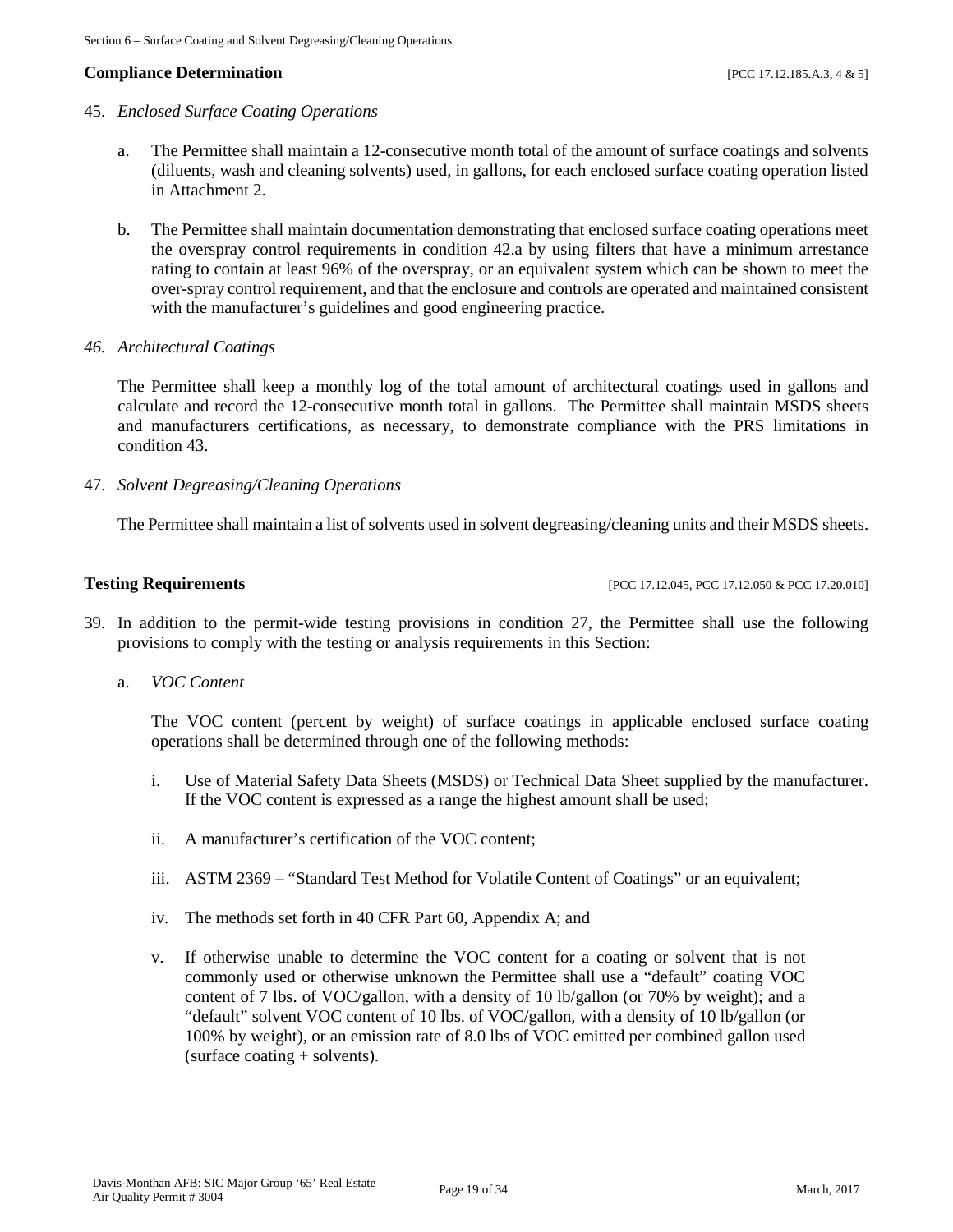# *SECTION 7: SPECIFIC APPLICABILITY PROVISIONS*

#### <span id="page-19-0"></span>48. *Permitted Facility Sources*

The Specific Conditions in this permit apply to the following source categories, affected facilities, equipment, emission sources, installations, activities and operations.

#### a. *Permit-Wide Operations*

Except as provided in condition 50, Section 2 of the permit applies to permit-wide operations and to all sources of air contaminants, to include the following: Voluntary emission limitations, general control standards, materials handling standards, odor limiting standard, opacity limit, visibility limiting standard, disposition of portable sources, miscellaneous/chemical materials use, and asbestos requirements for renovation and demolition activities. In addition to the General Conditions contained in this permit, Section 2 contains specific monitoring, recordkeeping, reporting, permit change, and testing requirements that apply permit-wide and to all emission sources and operations covered by this permit.

[PCC 17.12.190.B, PCC 17.16.010., PCC 17.16.020 thru 050, PCC 17.16.400.A & C, & PCC 17.16.430.F]

# **[Federally and Locally Enforceable Conditions]**

#### b. *Fossil-Fuel Fired Industrial and Commercial Equipment (Boilers and Heaters)*

Section 3 of this permit applies to fossil-fuel fired industrial and commercial installations which are less than seventy-three megawatts capacity (two hundred fifty million British thermal units per hour); but in the aggregate on any premises are rated at greater than five hundred thousand British thermal units per hour (0.146 megawatts); and in which fuel is burned for the primary purpose of producing steam, hot water, hot air or other liquids, gases or solids and in the course of doing so the products of combustion do not come into direct contact with process materials. [PCC 17.16.165]

i. Applicable boilers, heaters, or other fuel fired equipment covered by this permit and identified in Table 1 of Attachment 2 that comply with Section 3 of this permit shall be considered to be compliant with the applicable requirements in PCC 17.16.165.

[40 CFR 60.42c(d), 60.43c(e)(4), & 40 CFR 60.48(g) & PCC 17.16.165]

ii. Should the Permittee desire to fire fuels in a boiler or hot water heater covered by this permit that do not meet the fuel limitations in Section 3 of this permit, the Permittee shall submit a permit revision in accordance with condition 25.

[40 CFR 60.43c(e)(1), 40 CFR 63.1194(d), 40 CFR 63.11201(a), & Table 2, to NESHAP Subpart JJJJJJ]

#### c. *Fuel Storage and Fuel Dispensing*

Section 4 of the permit applies to fuel storage, loading, and dispensing facilities listed in Table 2. The provisions in this section apply to fuel loading into the applicable storage tanks, fuel dispensing into government owned vehicles, all stationary gasoline storage tanks with a capacity of at least 250 gallons and less than 40,000 gallons capacity, and pumps and compressors which handle volatile organic compounds. [PCC 17.16.230.B & D]

### i. Operating limitations [PCC 17.12.350.A.3.a] **[Material Permit Condition]**

Equipment and operations identified in Table 2 of Attachment 2 are synthetic minor sources of HAP based on the throughput limitations in Section 4 and the emission factors and estimates in the approved potential to emit documents provided with the permit application.

ii. NESHAP for Gasoline Dispensing Facilities 'GDF' 40 CFR 63, Subpart CCCCCC – National Emission Standards for Hazardous Air Pollutants for Gasoline Dispensing Facilities (GDF).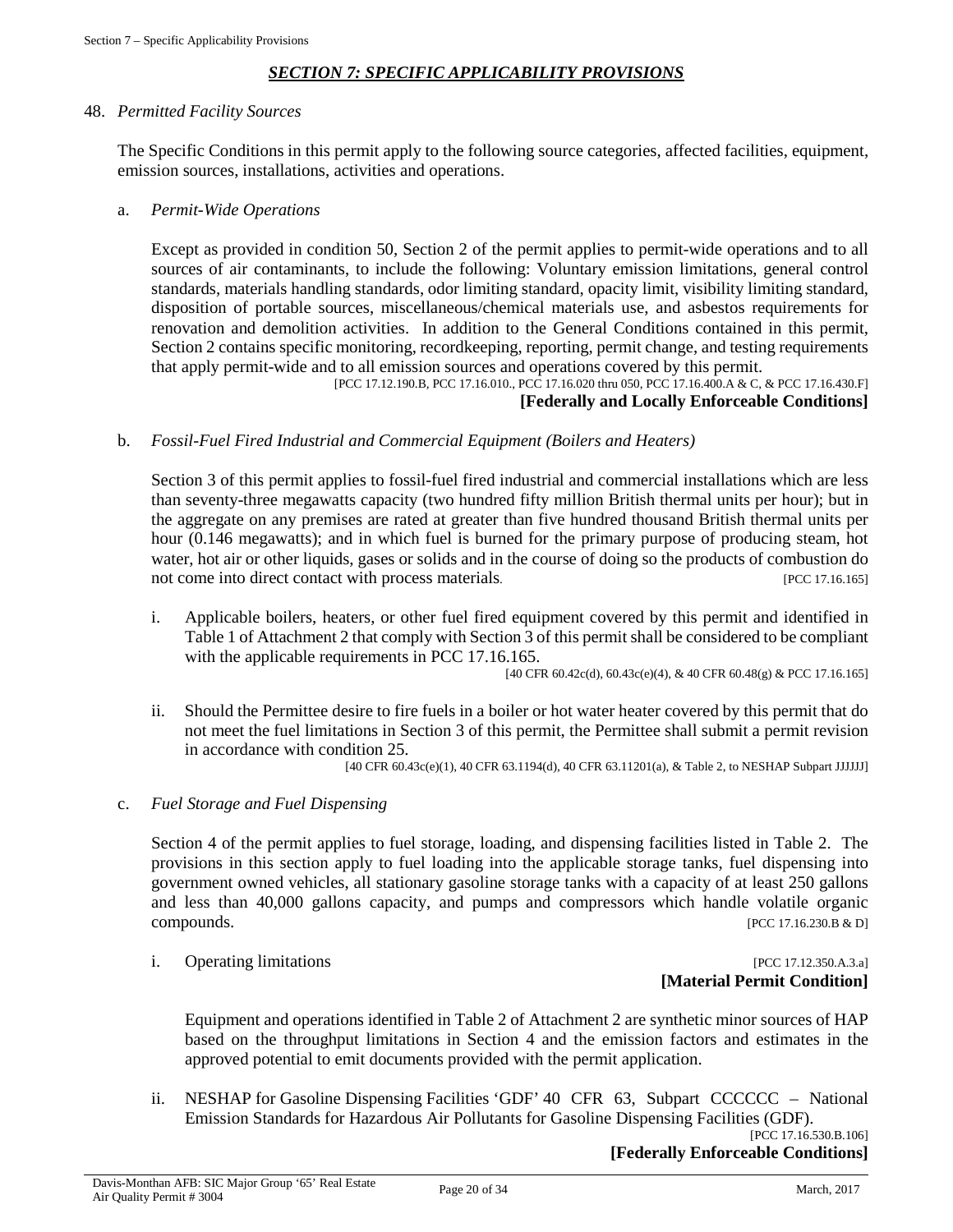- (a) The emission sources to which this subsection applies are gasoline storage tanks and associated equipment components in vapor or liquid gasoline service at new, reconstructed, or existing GDF that meet the criteria as stated below. Pressure/Vacuum vents on gasoline storage tanks and the equipment necessary to unload product from cargo tanks into the storage tanks at GDF are covered emission sources. The equipment used for the refueling of motor vehicles is not covered by this subsection. An affected source is a new affected source if you commenced construction on the affected source after November 9, 2006, and you meet the applicability criteria stated below at the time you commenced operation. An affected source is reconstructed if you meet the criteria for reconstruction as defined in 40 CFR 63.2. An affected source is an existing affected source if it is not new or reconstructed. GDF must comply with the provisions of this subsection by the dates specified in in 40 CFR 60.11113. [40 CFR 63.11112 & 40 CFR 63.11113]
- (b) Applicable to each GDF that is located at an area source. The affected source includes each gasoline cargo tank during the delivery of product to a GDF and includes each storage tank. [40 CFR 63.11111(a)]
- (c) If your GDF has a monthly throughput of less than 10,000 gallons of gasoline, you must comply with the requirements in condition  $34.c$  of this permit. [40 CFR 63.11111(b)]
- (d) An affected source shall, upon request by the Control Officer, demonstrate that their monthly throughput is less than the 10,000-gallon or the 100,000-gallon threshold level, as applicable. For new or reconstructed affected sources, as specified in condition 48.c.ii (a) of this subsection, recordkeeping to document monthly throughput must begin upon startup of the affected source. For existing sources, as specified in condition 48.c.ii (a) recordkeeping to document monthly throughput must begin on January 10, 2008. For existing sources that are subject to this subpart only because they load gasoline into fuel tanks other than those in motor vehicles, as defined in 40 CFR 63.11132, recordkeeping to document monthly throughput must begin on January 24, 2011. Records required under this paragraph shall be kept for a period of 5 years.

[40 CFR 63.11111(e)]

- (e) The loading of aviation gasoline into storage tanks at airports, and the subsequent transfer of aviation gasoline within the airport, is not subject to this subpart. [40 CFR 63.11111(g)]
- (f) Monthly throughput is the total volume of gasoline loaded into, or dispensed from, all the gasoline storage tanks located at a single affected GDF. If an area source has two or more GDF at separate locations within the area source, each GDF is treated as a separate affected source. [40 CFR 63.11111(h)]
- (g) If the Permittee's affected source's throughput ever exceeds an applicable throughput threshold, the affected source will remain subject to the requirements for sources above the threshold, even if the affected source throughput later falls below the applicable throughput threshold.

[40 CFR 63.11111(i)]

(h) The dispensing of gasoline from a fixed gasoline storage tank at a GDF into a portable gasoline tank for the on-site delivery and subsequent dispensing of the gasoline into the fuel tank of a motor vehicle or other gasoline-fueled engine or equipment used within the area source is only subject to condition 34.c. [40 CFR 63.11111(j)]

# d. *Landfill Vent and APC*

Section 5 of the permit applies to an existing landfill vent and APC that is an unclassified source in accordance with PCC 17.16.430.

e. *Surface Coating and Solvent Degreasing/Cleaning Operations*

Section 6 of the permit applies to surface coating and solvent degreasing/cleaning operations in accordance with PCC 17.16.400.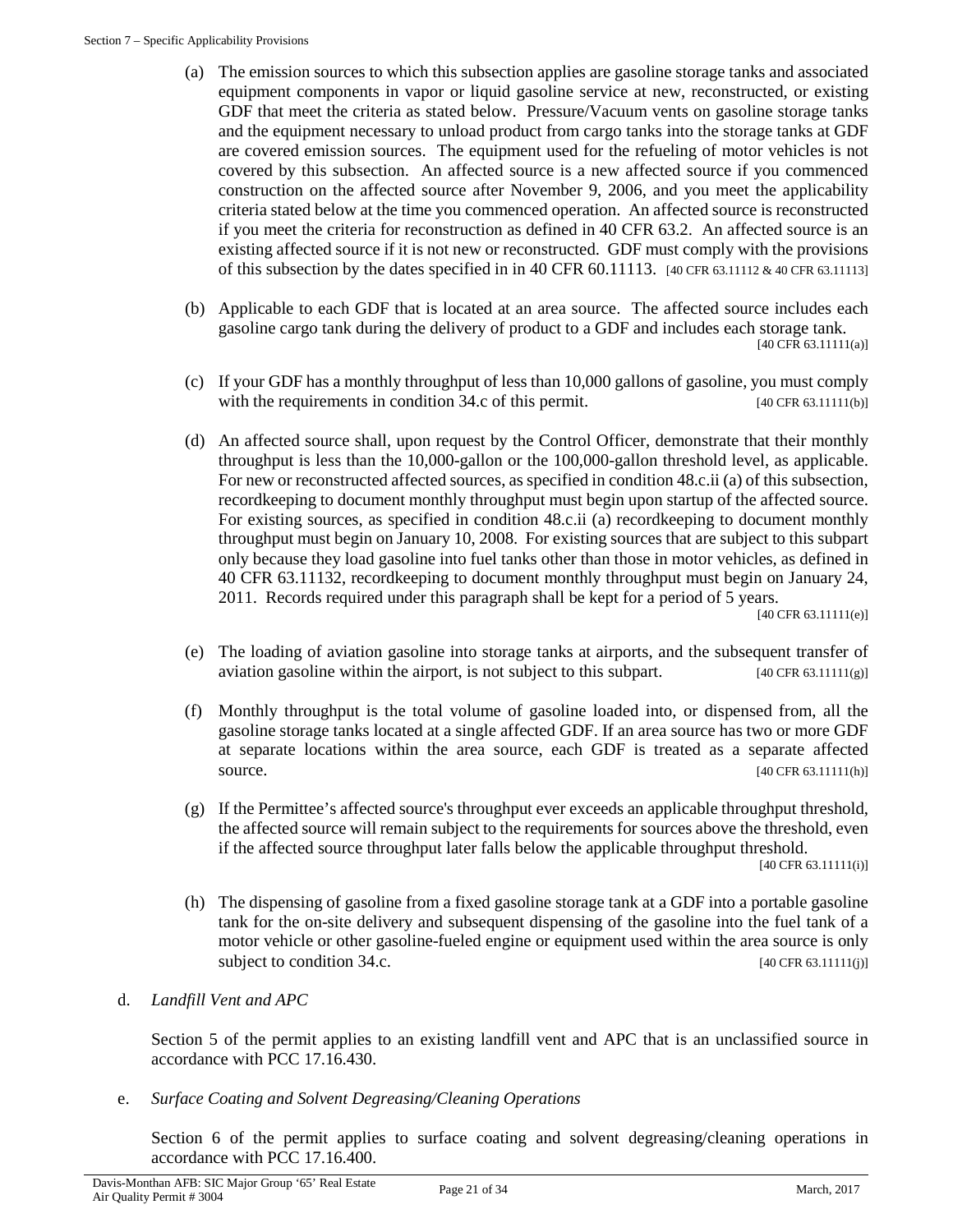### 49. *Local (New and Existing) Stationary Source Performance Standards*

Local performance standards apply to the following facilities or operations: The storage and transport of VOCs and pumps or compressors that handle VOC; fossil fuel fired industrial and commercial equipment; petroleum liquid storage tanks of at least 250 gallons and less than 40,000 gallons; surface coating and solvent degreasing/cleaning operations, and each unclassified source.

[PCC 17.12.185.A.2, PCC 17.16.230, PCC 17.16.165, PCC 17.16.400.C, & PCC 17.16.430] **[Locally Enforceable Conditions]**

#### 50. *Exempt Sources*

#### a. Agricultural Equipment

The Specific Conditions contained in this air quality permit shall not apply to agricultural equipment used in normal farm operations, unless their operation without a permit would result in a violation of the Act. [PCC 17.12.140.C.3]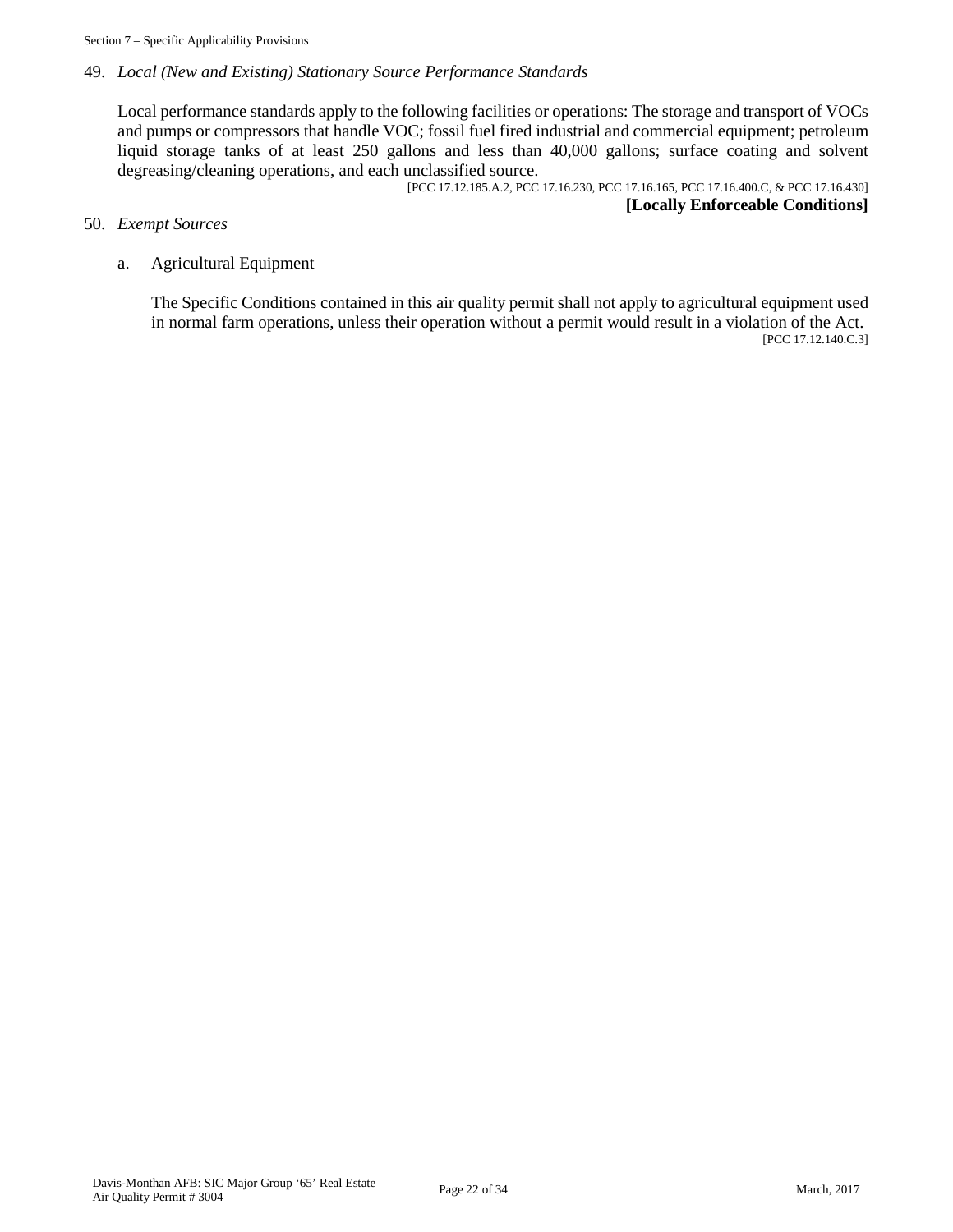### **GENERAL CONDITIONS**

[References are to Title 17 of the Pima County Code [PCC] unless otherwise noted]

#### <span id="page-22-0"></span>1. *Compliance with Permit Conditions* [PCC 17.12.185.A.7.a & b]

- a. The Permittee shall comply with all conditions of this permit including all applicable requirements of Arizona air quality statutes and the air quality rules. Any permit noncompliance constitutes a violation of the Arizona Revised Statutes and is grounds for enforcement action; for permit termination, revocation and reissuance, or revision; or for denial of a permit renewal application. In addition, noncompliance with any federally enforceable requirement constitutes a violation of the Clean Air Act.
- b. It shall not be a defense for a Permittee in an enforcement action that it would have been necessary to halt or reduce the permitted activity in order to maintain compliance with the conditions of this permit.
- 2. *Excess Emissions, Emergency Reporting* [PCC 17.12.185.A.5 & PCC 17.12.040]

The Permittee shall report to the Control Officer any emissions in excess of the limits established by this permit. The report shall be in 2 parts as specified below:

- a. Notification by telephone or facsimile within 24 hours of the time the Permittee first learned of the occurrence of excess emission that includes all available information from 17.12.040.B. The number to report excess emissions is **520-724-7400.** The facsimile number is **520-838-7432.**
- b. Detailed written notification by submission of an excess emissions report within 72 hours of the notification under I.B.1 above. **Send to PDEQ 33 N. Stone Avenue, Suite 700, Tucson, Arizona 85701.**
- 3. *Property Rights* [PCC 17.12.185.A.7.d]

The permit does not convey any property rights of any sort, or any exclusive privilege to the permit holder.

5. *Fee Payment* [PCC 17.12.185.A.9 & PCC 17.12.520]

The Permittee shall pay fees to the Control Officer pursuant to PCC 17.12.520.

6. *Permit Revision, Reopening, Revocation and Reissuance, or Termination for Cause* [PCC 17.12.185.A.7.c]

The permit may be revised, reopened, revoked and reissued, or terminated for cause pursuant to PCC 17.12.270. The filing of a request by the Permittee for a permit revision, revocation and reissuance, or termination; or of a notification of planned changes or anticipated noncompliance does not stay any permit condition.

- 7. *Duty to Provide Information* [PCC 17.12.165.G & PCC 17.12.185.A.7.e]
	- a. The Permittee shall furnish to the Control Officer, within a reasonable time, any information that the Control Officer may request in writing to determine whether cause exists for revising, revoking and reissuing, or terminating the permit or to determine compliance with the permit. Upon request, the Permittee shall also furnish to the Control Officer copies of records required to be kept by the permit. For information claimed to be confidential, the Permittee shall furnish a copy of such records to the Control Officer along with a claim of confidentiality.
	- b. If the Permittee has failed to submit any relevant facts or if the Permittee has submitted incorrect information in the permit application, the Permittee shall, upon becoming aware of such failure or incorrect submittal, promptly submit such supplementary facts or corrected information.
- 8. *Severability Clause Severability Clause Severability Clause Severability Clause PCC 17.12.185.A.6]*

The provisions of this permit are severable. If any provision of this permit is held invalid, the remainder of this permit shall not be affected thereby.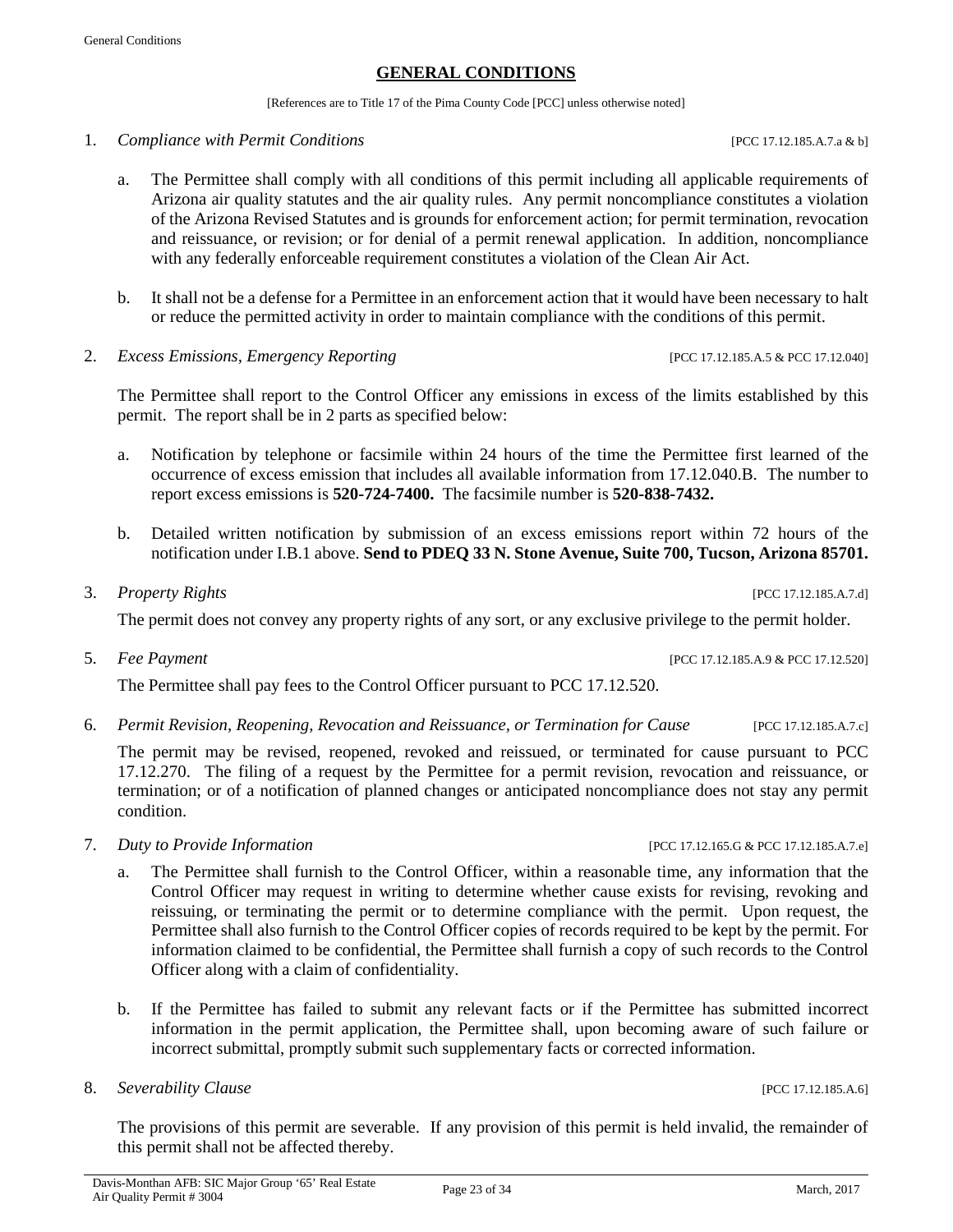# *ATTACHMENT 1 – APPLICABLE REGULATIONS*

#### <span id="page-23-0"></span>**40 CFR, Part 60 Standards of Performance for New Stationary Sources**

| Subpart A  | <b>General Provisions</b> |
|------------|---------------------------|
| Appendix A | <b>Test Methods</b>       |

#### **40 CFR, Part 63 National Emissions Standards for Hazardous Air Pollutants for Source Categories**

| Subpart A | <b>General Provisions</b>                                |
|-----------|----------------------------------------------------------|
|           | Subpart CCCCCC NESHAP for Gasoline Dispensing Facilities |

#### **Pima County Code Title 17, Chapter 17.12 – Permits and Permit Revisions**

#### **Article I – General Provisions**

| 17.12.010 | <b>Statutory Authority</b>                            |
|-----------|-------------------------------------------------------|
| 17.12.020 | Planning, Constructing, or Operating Without a Permit |
| 17.12.040 | Reporting requirements                                |
| 17.12.045 | Test methods and procedures                           |
| 17.12.050 | Performance tests                                     |
| 17.12.080 | Permit Display or Posting                             |
|           |                                                       |

### **Article II – Individual Source Permits**

| 17.12.165 | Permit application processing procedures for Class II and Class III permits                |
|-----------|--------------------------------------------------------------------------------------------|
| 17.12.185 | Permit contents for Class II and Class III permits                                         |
| 17.12.190 | Permits containing synthetic emission limitations and standards                            |
| 17.12.235 | Permit Changes that require a permit revision                                              |
| 17.12.240 | Procedures for certain changes that do not require a permit revision Class II or Class III |
| 17.12.255 | <b>Minor Permit Revision</b>                                                               |
| 17.12.260 | <b>Significant Permit Revision</b>                                                         |
| 17.12.270 | Permit Reopenings – Revocation and reissuance – Termination                                |
| 17.12.350 | Material permit condition                                                                  |

#### **Article VI – Individual Source Permits**

17.12.520 Fees related to Class II and Class III permits

#### **Pima County Code Title 17, Chapter 17.16 – Emission Limiting Standards**

#### **Article I – General Provisions**

| 17.16.010 | Local rules and standards; Applicability of more than one standard |  |
|-----------|--------------------------------------------------------------------|--|
|           |                                                                    |  |

- 17.16.020 Noncompliance with applicable standards
- 17.16.030 Odor limiting standards

# **Article II – Visible Emission Standards**

17.16.040 Standards and applicability (includes NESHAP) 17.16.050 Visibility limiting standard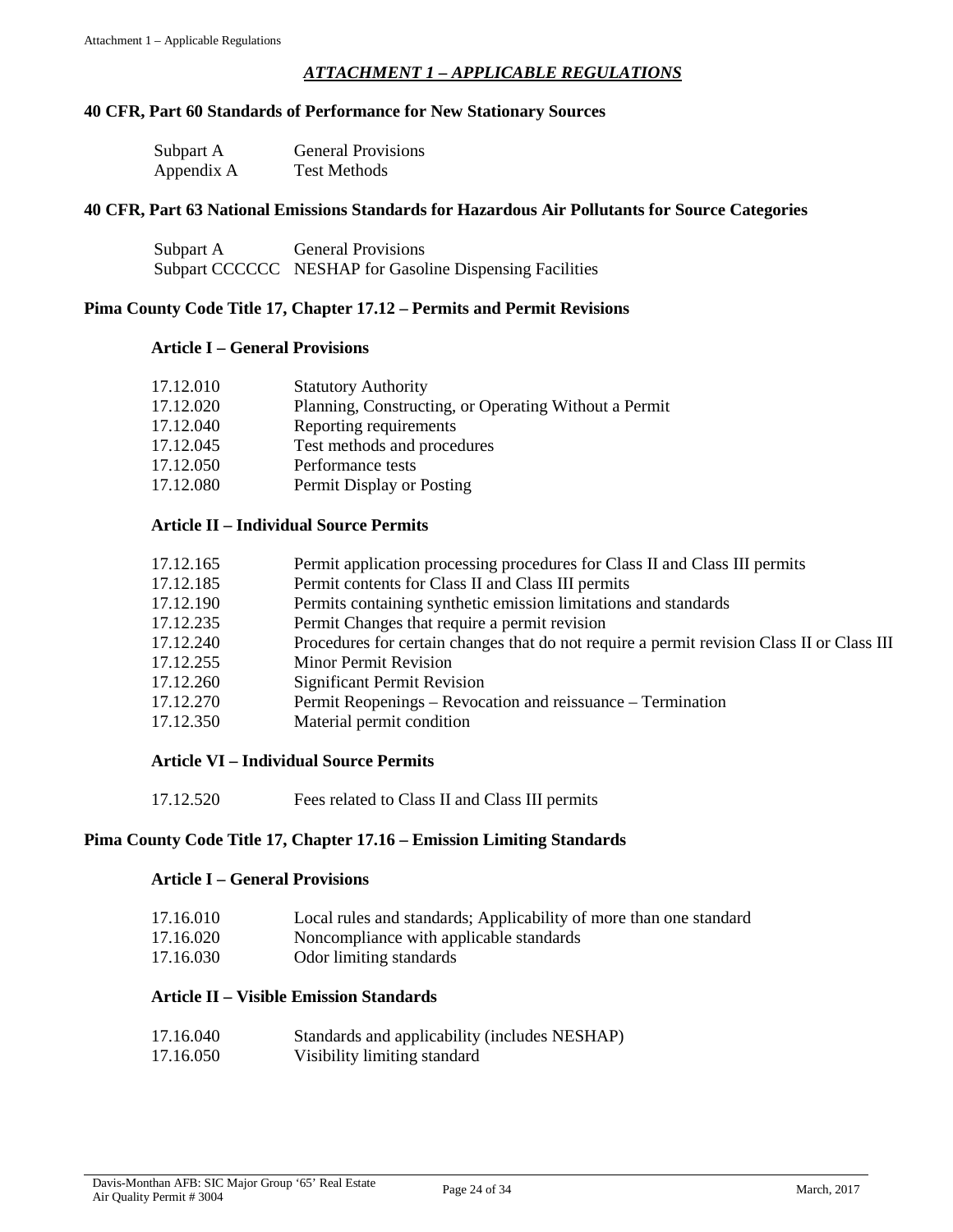# **Article IV – New and Existing Stationary Source Performance Standards**

| 17.16.130 | Applicability                                                     |
|-----------|-------------------------------------------------------------------|
| 17.16.230 | Standards of performance for storage vessels of petroleum liquids |
| 17.16.400 | Organic solvents and other organic materials                      |
| 17.16.430 | Standards of performance for unclassified sources                 |

### **Pima County Code Title 17, Chapter 17.20 – Emissions Source Testing and Monitoring**

| 17.20.010 | Source sampling, monitoring and testing |
|-----------|-----------------------------------------|
| 17.20.040 | Concealment of emissions                |

# **Pima County Code Title 17, Chapter 17.24 – Emission Source Recordkeeping and Reporting**

| 17.24.020 | Record keeping for compliance determination |
|-----------|---------------------------------------------|
| 17.24.050 | Reporting as a permit requirement           |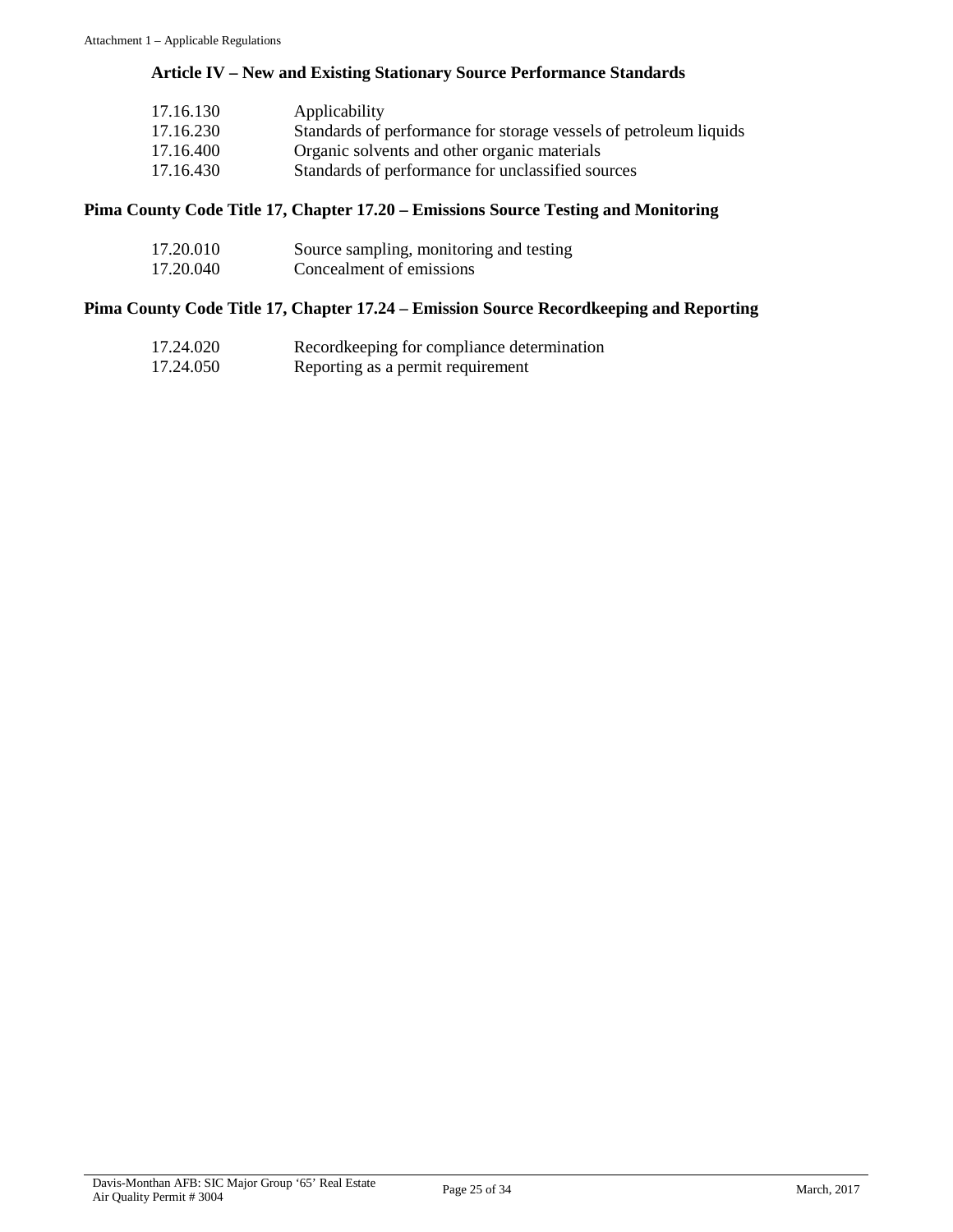#### *ATTACHMENT 2 – EQUIPMENT LIST*

Equipment and operations for which emissions are allowed by this permit are as follows:

# **Miscellaneous chemical/materials use operations for SIC Major Group '65' (Ref. Section 2, Condition 16)**

<span id="page-25-0"></span>

| Equipment     | EPN/                                          | <b>MFR/Model</b>   | <b>Serial Number/</b> | <b>Maximum</b>  | <b>Date</b><br><b>Rated</b><br>of<br>Capacity<br><b>MFR</b> |                          | <b>Date</b>         |                      |                                 | <b>Allowable Fuels</b><br>and Annual Limits | <b>Applicability</b> |  |
|---------------|-----------------------------------------------|--------------------|-----------------------|-----------------|-------------------------------------------------------------|--------------------------|---------------------|----------------------|---------------------------------|---------------------------------------------|----------------------|--|
| <b>Number</b> | <b>Description</b>                            | <b>Model</b>       | <b>Unique ID</b>      |                 |                                                             |                          | <b>Natural Gas</b>  | <b>Fuel Oil</b>      | <b>NSPS</b>                     | <b>NESHAP</b>                               |                      |  |
|               |                                               |                    |                       | <b>MMBtu/hr</b> |                                                             | (MMcf, hours)            | (Gal, hrs, CF, % S) | <b>Subpart</b><br>Dc | <b>Subpart</b><br><b>JJJJJJ</b> |                                             |                      |  |
| 01            | <b>ECOM 12-01</b><br>Water/Comfort<br>Heater  | Parker<br>$T-2160$ | 43608                 | 2.16            | 1994                                                        | 1994                     | 8,760               | N/A                  | N <sub>o</sub>                  | N/A                                         |                      |  |
| 02            | <b>ECOM 70-01</b><br>Water/Comfort<br>Heater  | Patterson Kelly    | Unknown               | 1.5             | L,                                                          | $\overline{a}$           | 8,760               | N/A                  | N <sub>o</sub>                  | N/A                                         |                      |  |
| 03            | <b>ECOM 74-01</b><br>Water/Comfort<br>Heater  | Patterson Kelly    | R734094375            | 1.5             | $\overline{\phantom{a}}$                                    | $\overline{\phantom{a}}$ | 8,760               | N/A                  | N <sub>o</sub>                  | N/A                                         |                      |  |
| 04            | <b>ECOM 136-01</b><br>Water/Comfort<br>Heater | Harsco<br>$C-1500$ | R737117403            | 1.5             | $\overline{a}$                                              | 2010                     | 8,760               | N/A                  | N <sub>o</sub>                  | N/A                                         |                      |  |
| 05            | <b>ECOM 136-02</b><br>Water/Comfort<br>Heater | Parker<br>T1460    | Unknown               | 1.46            | $\blacksquare$                                              |                          | 8,760               | N/A                  | N <sub>o</sub>                  | N/A                                         |                      |  |
| 06            | <b>ECOM 136-03</b><br>Water/Comfort<br>Heater | Paterson Kelly     | Unknown               | 1.4             | $\overline{a}$                                              | $\blacksquare$           | 8,760               | N/A                  | N <sub>o</sub>                  | N/A                                         |                      |  |
| 07            | ECOM 1440-01<br>Water/Comfort<br>Heater       | Greenheck          | Unknown               | 1.9395          | ÷,                                                          |                          | 8,760               | N/A                  | N <sub>o</sub>                  | N/A                                         |                      |  |
| 08            | ECOM 1540-01<br>Water/Comfort<br>Heater       | Rite<br>120W       | 28608                 | 1.2             | ÷,                                                          | 2002                     | 8,760               | N/A                  | N <sub>o</sub>                  | N/A                                         |                      |  |
| 09            | ECOM 4713-01<br>Water/Comfort<br>Heater       | Harsco             | R737-11-7402          | 1.5             | $\overline{\phantom{a}}$                                    | 2011                     | 8,760               | N/A                  | N <sub>o</sub>                  | N/A                                         |                      |  |

**Table 1 – Boilers, Heaters, & Other Fuel Fired Equipment (Ref Permit Section 3)**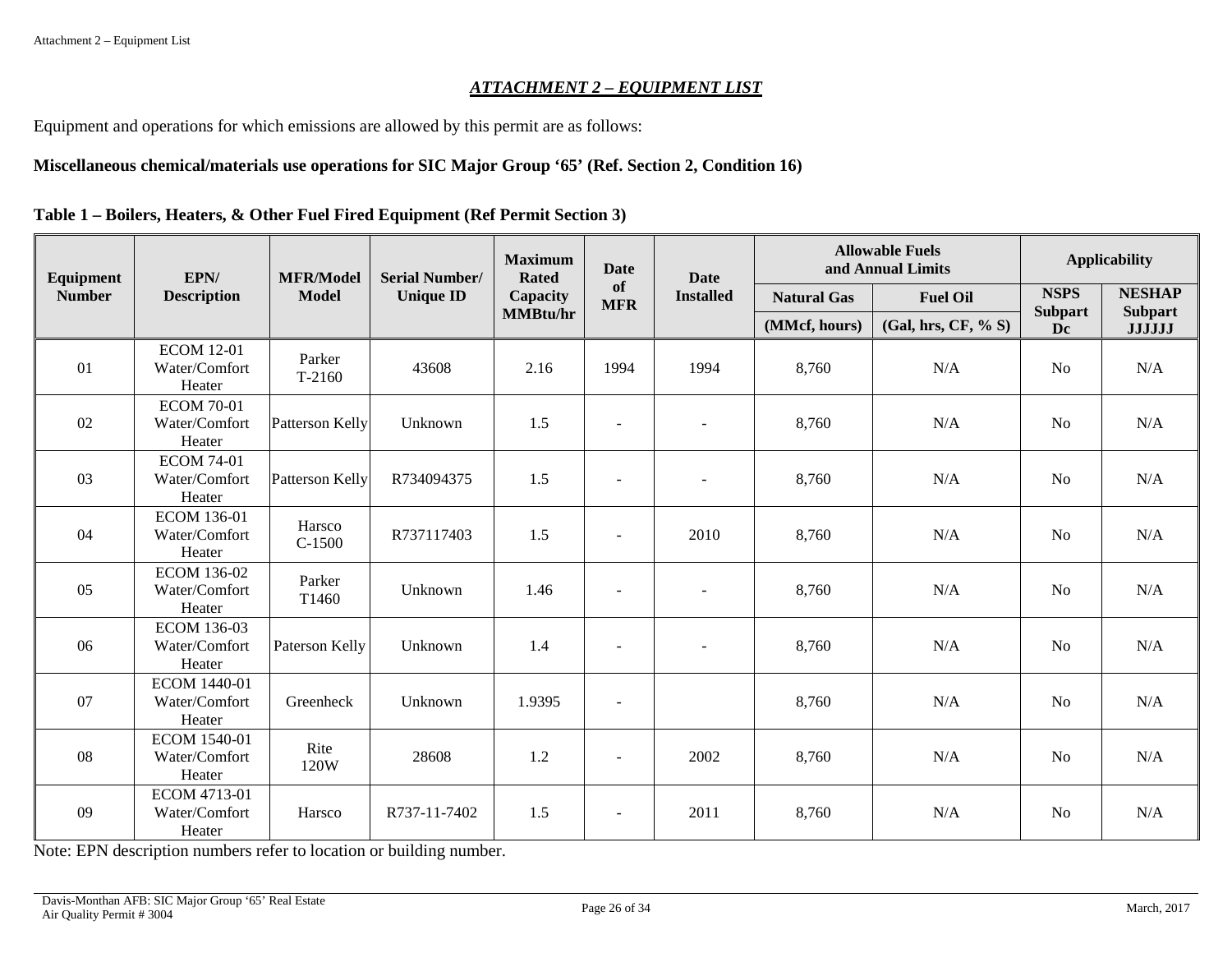# **Table 1 (continued) – Boilers, Heaters, & Other Fuel Fired Equipment (Ref Permit Section 3)**

| Equipment     | EPN/                                           | <b>MFR/Model</b> | <b>Serial Number/</b> | <b>Maximum</b>           | <b>Date</b><br><b>Date</b> |                          | <b>Allowable Fuels</b><br>and Annual Limits |                     | <b>Applicability</b> |                                 |
|---------------|------------------------------------------------|------------------|-----------------------|--------------------------|----------------------------|--------------------------|---------------------------------------------|---------------------|----------------------|---------------------------------|
| <b>Number</b> | <b>Description</b>                             | <b>Model</b>     | <b>Unique ID</b>      | <b>Rated</b><br>Capacity | <b>of</b><br><b>MFR</b>    | <b>Installed</b>         | <b>Natural Gas</b>                          | <b>Fuel Oil</b>     | <b>NSPS</b>          | <b>NESHAP</b><br><b>Subpart</b> |
|               |                                                |                  |                       |                          |                            |                          | (MMcf, hours)                               | (Gal, hrs, CF, % S) | <b>Subpart</b><br>Dc | <b>JJJJJJ</b>                   |
| 10            | ECOM 2301-01<br>Water/Comfort<br>Heater        | A.O. Smith       | 116L01 65740          | 1.35                     | 2001                       | 2001                     | 8,760                                       | N/A                 | N <sub>o</sub>       | N/A                             |
| 11            | ECOM 2301-02<br>Water/Comfort<br>Heater        | Weil McLean      | CP4160989             | 1.3                      | $\overline{a}$             | L,                       | 8,760                                       | N/A                 | N <sub>o</sub>       | N/A                             |
| 12            | ECOM 2301-03<br>Pool Heater                    | Raypak           | 0205194648            | 1.467                    | 2002                       | 2002                     | 8,760                                       | N/A                 | No                   | N/A                             |
| 13            | <b>ECOM 2350-01</b><br>Water/Comfort<br>Heater | <b>AJAX</b>      | 91-43705              | 1.25                     | $\overline{a}$             | $\blacksquare$           | 8,760                                       | N/A                 | N <sub>o</sub>       | N/A                             |
| 14            | ECOM 2441-01<br>Water/Comfort<br>Heater        | PK Thermific     | 1924779               | 2.00                     | $\overline{a}$             | $\overline{\phantom{a}}$ | 8,760                                       | N/A                 | N <sub>o</sub>       | N/A                             |
| 15            | ECOM 2505-01<br>Water/Comfort<br>Heater        | Harsco           | R926-11-9697          | 2.00                     | $\overline{a}$             | 2011                     | 8,760                                       | N/A                 | N <sub>o</sub>       | N/A                             |
| 16            | <b>ECOM 2550-01</b><br>Water/Comfort<br>Heater | <b>AJAX</b>      | 91-43701              | 1.25                     | $\blacksquare$             | $\blacksquare$           | 8,760                                       | N/A                 | N <sub>o</sub>       | N/A                             |
| 17            | ECOM 2612-01<br>Water/Comfort<br>Heater        | <b>LAARS</b>     | C03C02125             | 1.01                     | $\overline{\phantom{a}}$   | $\overline{\phantom{0}}$ | 8,760                                       | N/A                 | N <sub>o</sub>       | N/A                             |
| 18            | ECOM 3219-01<br>Water/Comfort<br>Heater        | Harsco           | 962891                | 1.05                     | $\overline{a}$             | $\sim$                   | 8,760                                       | N/A                 | N <sub>o</sub>       | N/A                             |
| 19            | ECOM 3501-01<br>Water/Comfort<br>Heater        | Weil McLain      | Unknown               | 1.05                     | $\sim$                     | ÷                        | 8,760                                       | N/A                 | N <sub>o</sub>       | N/A                             |
| 20            | ECOM 3533-01<br>Water/Comfort<br>Heater        | <b>RBI</b>       | Unknown               | 1.0                      | ÷,                         | $\blacksquare$           | 8,760                                       | N/A                 | N <sub>o</sub>       | N/A                             |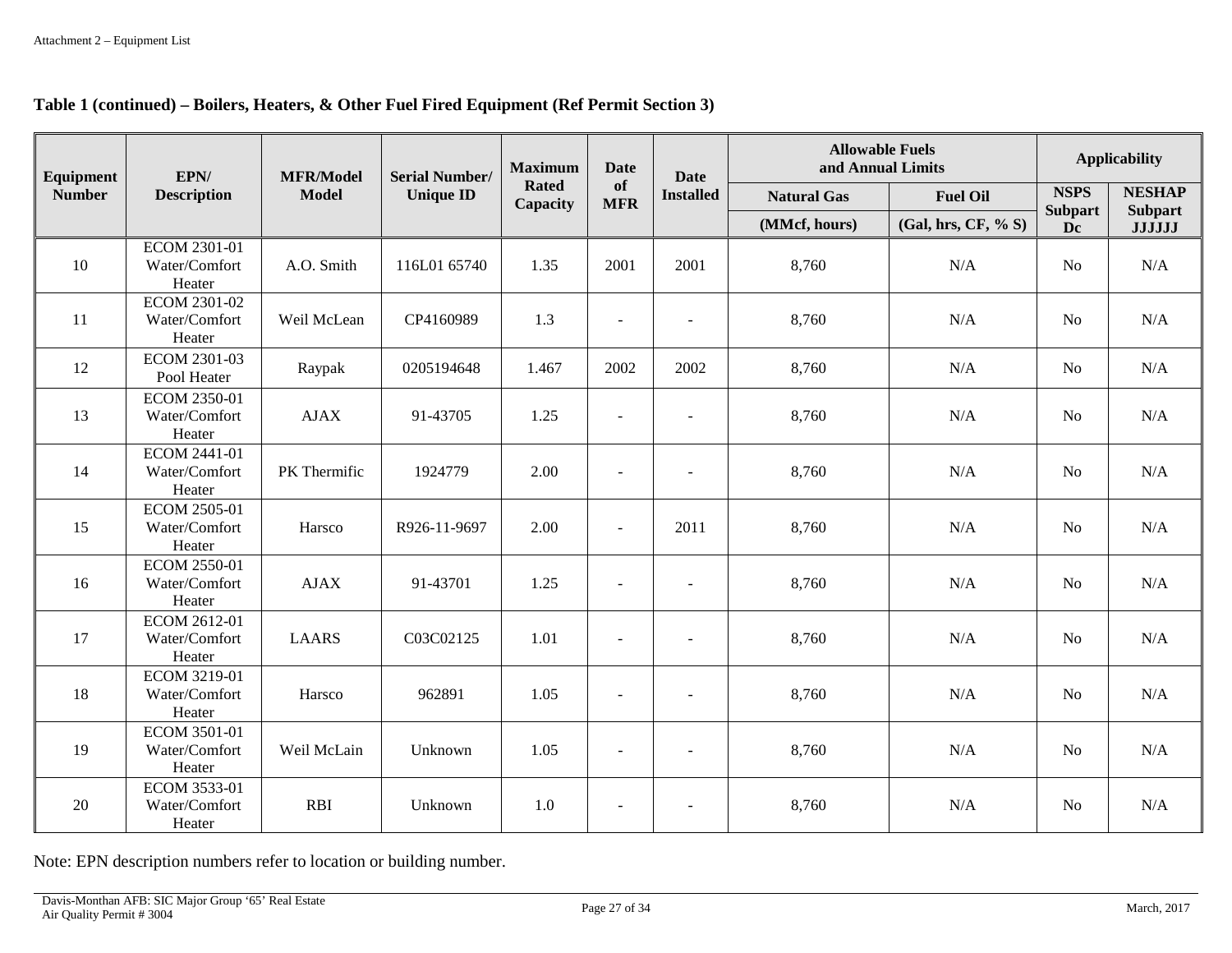#### **Table 1 (continued) – Boilers, Heaters, & Other Fuel Fired Equipment (Ref Permit Section 3)**

| Equipmen | EPN/                                    | <b>MFR/Model</b>   | <b>Serial Number/</b> | <b>Maximum</b><br><b>Date</b><br><b>Date</b> |                          |                  |                    | <b>Allowable Fuels</b><br>and Annual Limits | <b>Applicability</b> |                                 |
|----------|-----------------------------------------|--------------------|-----------------------|----------------------------------------------|--------------------------|------------------|--------------------|---------------------------------------------|----------------------|---------------------------------|
| t Number | <b>Description</b>                      | <b>Model</b>       | <b>Unique ID</b>      | <b>Rated</b><br>Capacity                     | of<br><b>MFR</b>         | <b>Installed</b> | <b>Natural Gas</b> | <b>Fuel Oil</b>                             | <b>NSPS</b>          | <b>NESHAP</b>                   |
|          |                                         |                    |                       |                                              |                          |                  | (MMcf, hours)      | (Gal, hrs, CF, % S)                         | <b>Subpart</b><br>Dc | <b>Subpart</b><br><b>JJJJJJ</b> |
| 21       | ECOM 3610-01<br>Water/Comfort<br>Heater | ETNA BLR-1         | 040331752             | 1.95                                         | 2003                     | 2003             | 8,760              | N/A                                         | <b>No</b>            | N/A                             |
| 22       | ECOM 3610-02<br>Water/Comfort<br>Heater | ETNA HWH-1         | 040331528             | 1.95                                         | 2003                     | 2003             | 8,760              | N/A                                         | N <sub>o</sub>       | N/A                             |
| 23       | ECOM 4100-01<br>Water/Comfort<br>Heater | Patterson Kelly    | H623-12-8301          | 1.5                                          | 2012                     | $\blacksquare$   | 8,760              | N/A                                         | N <sub>0</sub>       | N/A                             |
| 24       | ECOM 4101-01<br>Water/Comfort<br>Heater | Weben-Jarco        | Unknown               | 7.5                                          | $\blacksquare$           | $\sim$           | 8,760              | N/A                                         | N <sub>o</sub>       | N/A                             |
| 25       | ECOM4224-01<br>Water/Comfort<br>Heater  | Harsco             | W835-10-5830          | 1.5                                          | $\overline{a}$           | 2010             | 8,760              | N/A                                         | No                   | N/A                             |
| 26       | ECOM4455-01<br>Water/Comfort<br>Heater  | Harsco             | R738-10-5891          | 1.5                                          | $\overline{\phantom{a}}$ | 2010             | 8,760              | N/A                                         | <b>No</b>            | N/A                             |
| 27       | ECOM4707-01<br>Water/Comfort<br>Heater  | Harsco             | K931-11-7134          | 3.0                                          | $\overline{\phantom{a}}$ | 2011             | 8,760              | N/A                                         | N <sub>o</sub>       | N/A                             |
| 28       | ECOM4824-01<br>Water/Comfort<br>Heater  | Parker<br>T1140    | AN-723438             | 1.14                                         | $\overline{\phantom{a}}$ |                  | 8,760              | N/A                                         | N <sub>o</sub>       | N/A                             |
| 29       | ECOM4843-01<br>Water/Comfort<br>Heater  | <b>RBI</b><br>8800 | 100644193             | 2.40                                         | $\overline{\phantom{a}}$ | $\sim$           | 8,760              | N/A                                         | N <sub>o</sub>       | N/A                             |
| 30       | ECOM4844-01<br>Water/Comfort<br>Heater  | Parker             | AN-724237             | 1.14                                         | 2002                     | 2002             | 8,760              | N/A                                         | No                   | N/A                             |
| 31       | ECOM4859-01<br>Water/Comfort<br>Heater  | Harsco             | Unknown               | 1.05                                         |                          |                  | 8,760              | N/A                                         |                      |                                 |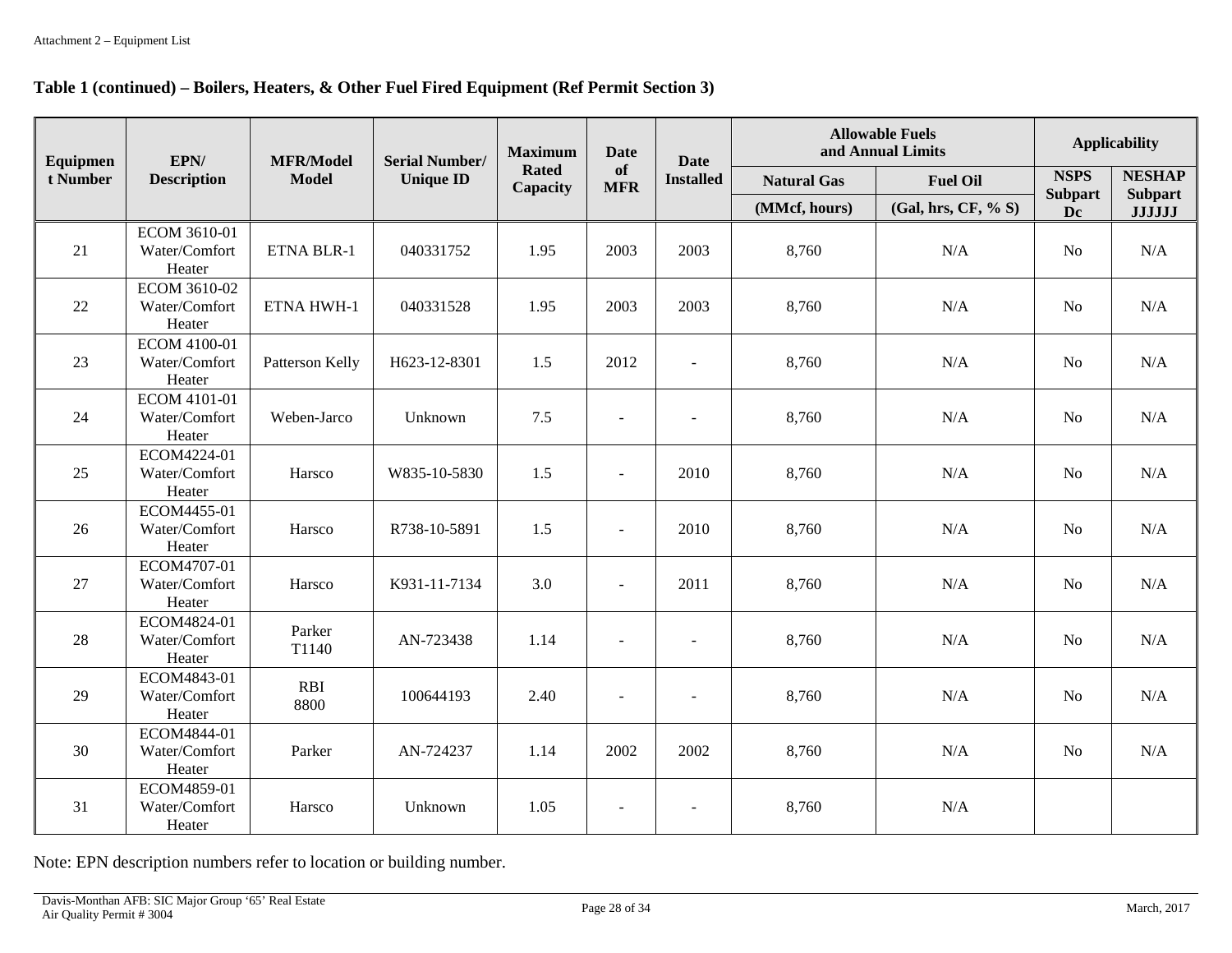#### **Table 1 (continued) – Boilers, Heaters, & Other Fuel Fired Equipment (Ref Permit Section 3)**

| Equipment     | EPN/                                   | <b>MFR/Model</b>                       | <b>Serial Number/</b> | <b>Maximum</b>           | <b>Date</b>              | <b>Date</b>              |                    | <b>Allowable Fuels</b><br>and Annual Limits | <b>Applicability</b> |                                 |
|---------------|----------------------------------------|----------------------------------------|-----------------------|--------------------------|--------------------------|--------------------------|--------------------|---------------------------------------------|----------------------|---------------------------------|
| <b>Number</b> | <b>Description</b>                     | Model                                  | <b>Unique ID</b>      | <b>Rated</b><br>Capacity | of<br><b>MFR</b>         | <b>Installed</b>         | <b>Natural Gas</b> | <b>Fuel Oil</b>                             | <b>NSPS</b>          | <b>NESHAP</b>                   |
|               |                                        |                                        |                       |                          |                          |                          | (MMcf, hours)      | (Gal, hrs, CF, % S)                         | <b>Subpart</b><br>Dc | <b>Subpart</b><br><b>JJJJJJ</b> |
| 32            | ECOM5045-01<br>Water/Comfort<br>Heater | Harsco<br>C-3000                       | K935-10-5816          | 3.0                      | $\blacksquare$           | 2010                     | 8,760              | N/A                                         | N <sub>o</sub>       | N/A                             |
| 33            | ECOM5245-01<br>Water/Comfort<br>Heater | <b>PVI</b><br>100P250AG                | 39275631              | 1.0                      |                          |                          | 8,760              | N/A                                         | N <sub>o</sub>       | N/A                             |
| 34            | ECOM5255-01<br>Water/Comfort<br>Heater | Harsco<br>$C-3000$                     | K935-10-5815          | 3.0                      | ÷.                       | 2009                     | 8,760              | N/A                                         | N <sub>o</sub>       | N/A                             |
| 35            | ECOM5256-01<br>Water/Comfort<br>Heater | Harsco<br>$C-2000$                     | R935-10-5828          | 2.0                      | ٠                        | 2009                     | 8,760              | N/A                                         | N <sub>0</sub>       | N/A                             |
| 36            | ECOM5258-01<br>Air Handler             | Unknown                                | Unknown               | 1.2                      | $\blacksquare$           | $\sim$                   | 8,760              | N/A                                         | <b>No</b>            | N/A                             |
| 37            | ECOM5500-01<br>Water/Comfort<br>Heater | Peerless<br>211-07-WP-1                | 211A-4355-0189        | 1.26                     | $\blacksquare$           | $\overline{\phantom{a}}$ | 8,760              | N/A                                         | N <sub>0</sub>       | N/A                             |
| 38            | ECOM6090-01<br>Pool Heater             | Raypak<br>P1631                        | 0402217281            | 1.63                     | $\overline{\phantom{a}}$ | $\overline{\phantom{a}}$ | 8,760              | N/A                                         | N <sub>o</sub>       | N/A                             |
| 39            | ECOM6090-02<br>Pool Heater             | Raypak<br>P1631                        | 0402217282            | 1.63                     | ٠                        | $\qquad \qquad -$        | 8,760              | N/A                                         | N <sub>0</sub>       | N/A                             |
| 40            | ECOM4153-01<br>Water/Comfort<br>Heater | Patterson Kelley<br><b>CRNT 359743</b> | Unknown               | 1.2                      | $\blacksquare$           | $\blacksquare$           | 8,760              | N/A                                         | N <sub>o</sub>       | N/A                             |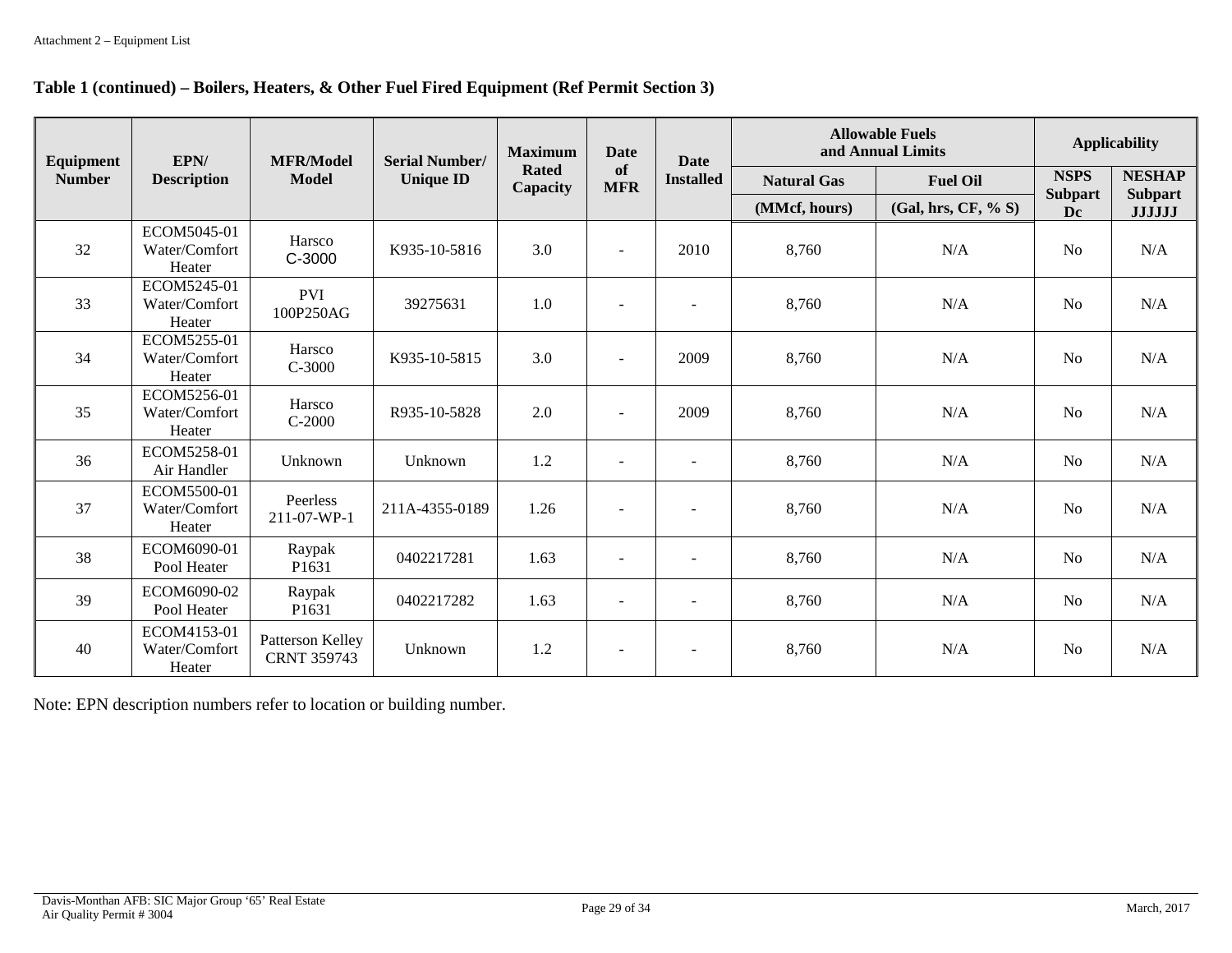| Table 2 – Affected Fuel Storage, Loading, and Dispensing Facilities (Ref. Permit Section 4) |  |  |
|---------------------------------------------------------------------------------------------|--|--|
|                                                                                             |  |  |

| Equipment /<br><b>Source ID</b><br><b>Number</b> | EPN/Description <sup>1</sup>                          | <b>MFR</b> | <b>Model</b> | <b>Serial Number/</b><br><b>Unique ID</b> | <b>Maximum Rated</b><br>Capacity    | <b>Fuel Type</b> | <b>Allowable Fuel</b><br><b>Throughput</b> | Date of<br><b>MFR</b> | Date<br><b>Installed</b> |
|--------------------------------------------------|-------------------------------------------------------|------------|--------------|-------------------------------------------|-------------------------------------|------------------|--------------------------------------------|-----------------------|--------------------------|
| 41                                               | FLDSP 4437-01<br><b>GOLF COURSE</b>                   |            |              | AST 4437-01                               | 350 Gal.<br><b>Storage Capacity</b> | Gasoline         | 20,000 Gal./yr                             |                       |                          |
| 42                                               | FLDSP 45101-02<br><b>GROUNDSKEEPING</b><br>CONTRACTOR |            |              | AST 45101-01                              | 500 Gal<br><b>Storage Capacity</b>  | Gasoline         | 20,000 Gal/yr                              |                       |                          |

 $1$  FLDSP – Fuel Dispensing Facility; EPN – Emission Point Number (Numbers normally correspond to building numbers)

#### **Table 3 – Landfill Vent and APC (Ref. Permit Section 5)**

| Equipment /<br><b>Source ID</b><br><b>Number</b> | EPN/Description <sup>1</sup>                                        | <b>MFR</b>               | Model | <b>Serial Number/</b><br><b>Unique ID</b> | <b>Maximum Rated</b><br>Capacity | <b>Fuel Type</b> | <b>Allowable</b><br><b>Exhaust TPH</b><br>Conc. | Date of<br><b>MFR</b> | Date<br><b>Installed</b> |
|--------------------------------------------------|---------------------------------------------------------------------|--------------------------|-------|-------------------------------------------|----------------------------------|------------------|-------------------------------------------------|-----------------------|--------------------------|
| 43                                               | LAND-01 Tower Area<br>Landfill Vent & APC<br>(Landfill Closed 1976) | $\overline{\phantom{a}}$ |       | Unknown                                   | $425$ scfm                       | N/A              | $30$ ppm <sub>v</sub>                           | Unknown               | Unknown                  |

#### **Table 4 – Enclosed Surface Coating Operations (Ref. Permit Section 6)**

| Equipment/<br><b>Source ID</b><br><b>Number</b> | <b>EPN/Description</b>                                                                               | <b>Make</b> | <b>Model</b> | <b>Usage Limit</b> | <b>Allowable</b><br>Emissions <sup>1</sup> | <b>Media</b>                   | Date of<br><b>MFR</b> | Date Installed |
|-------------------------------------------------|------------------------------------------------------------------------------------------------------|-------------|--------------|--------------------|--------------------------------------------|--------------------------------|-----------------------|----------------|
| 44                                              | SURF 4531-01<br><b>Enclosed Surface</b><br><b>Coating Operation</b><br><b>Auto Hobby Paint Booth</b> |             |              | N/A                | $\leq 10$ tpy<br><b>VOC</b>                | Surface Coatings &<br>Solvents |                       |                |

Note: EPN description numbers refer to location or building number.

<sup>1</sup> VOC emissions limited by permit to insignificant activity level (10 tons VOC) without permit revision. If otherwise unknown or not required to document VOC content of surface coating components used, assume a maximum VOC content of 70% (by weight) with a maximum density of 10 lb/gal for surface coatings (or 7 lb/gal); and a maximum VOC content of 100% (by weight), with a maximum density of 10 lb/gal for solvents - diluents (or 10 lb/gal); with solvent use estimated at 50% of the coating volume on a per gallon basis; or an emission rate of 8.0 lbs of VOC emitted per combined gallon used (surface coating + solvents).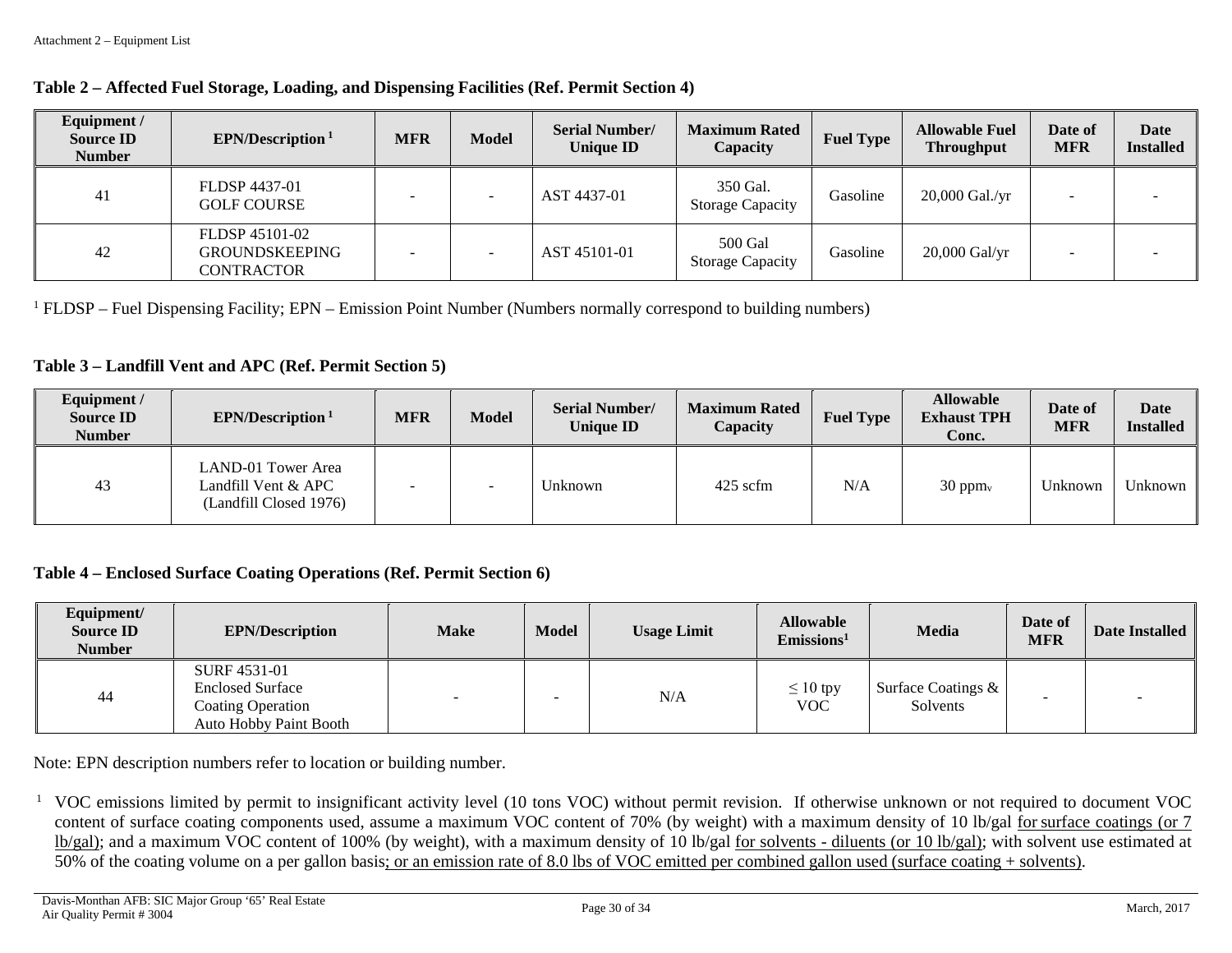# **Table 5 – Solvent Degreasing/Cleaning Operations (Ref. Permit Section 6)**

| <b>Equipment/Source ID Number</b> | <b>EPN/Description</b>                                            | <b>Make</b> | <b>Model / Capacity</b> | Solvent Media | Date of<br><b>MFR</b> | <b>Date</b><br><b>Installed</b> |
|-----------------------------------|-------------------------------------------------------------------|-------------|-------------------------|---------------|-----------------------|---------------------------------|
| 45                                | DEGR 4438-01<br>Degreasing Unit<br><b>Golf Course Maintenance</b> |             | 15 Gal.                 | SK Gold       |                       |                                 |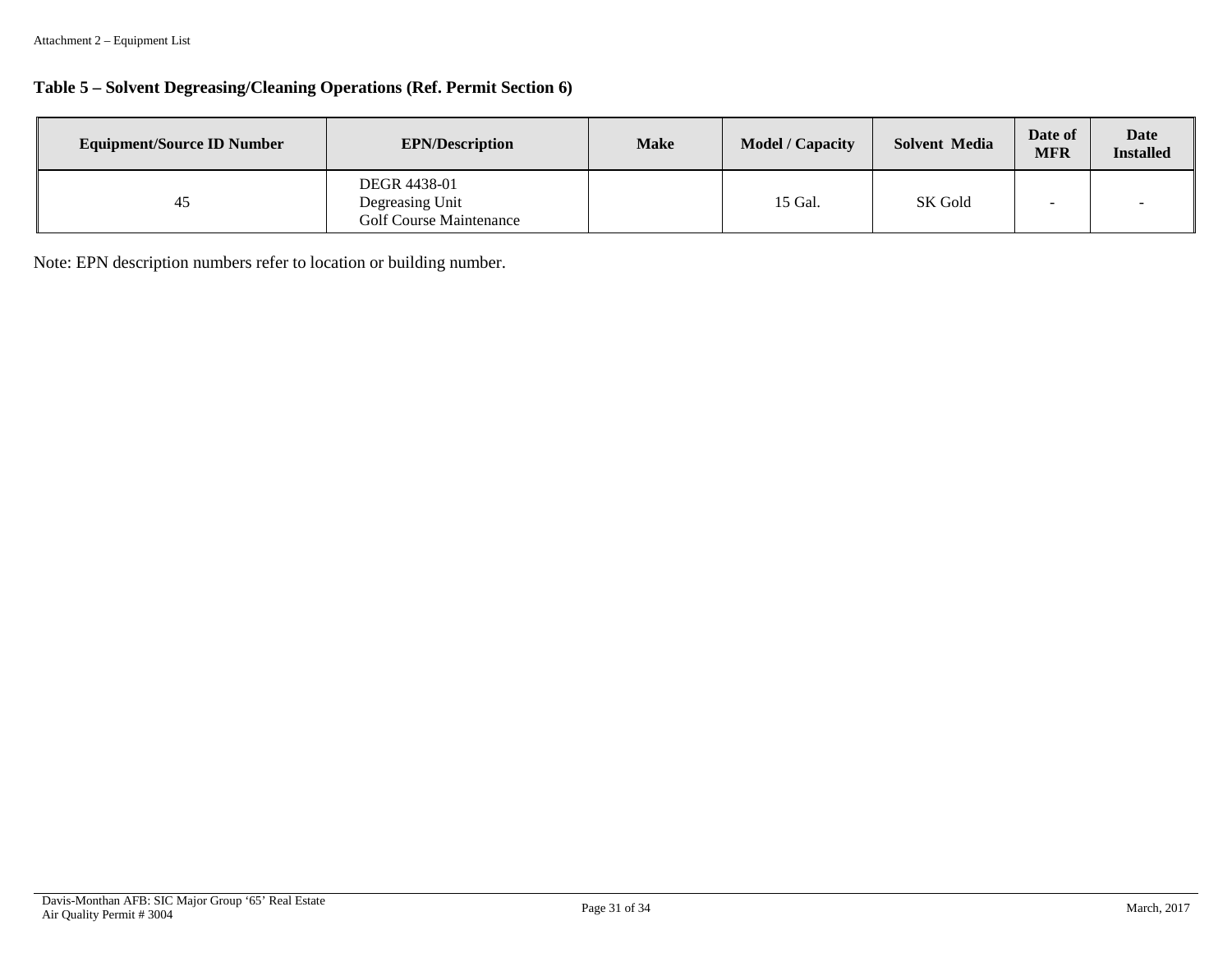# *ATTACHMENT 3 - INSIGNIFICANT ACTIVITIES*

<span id="page-31-0"></span>The following equipment or operations have been determined by the Control Officer, because of their size or production rate, to be de-minimus emission sources and insignificant or trivial activities in accordance with PCC 17.04.340.A. (114)

| <b>Description</b>                                                                                                                                                                                                                                                                                                                                                                                                                                                                                                                                                                                                                                                                                    | <b>Maximum</b><br><b>Rated</b><br>Capacity | <b>Fuels</b><br><b>Used</b>          |
|-------------------------------------------------------------------------------------------------------------------------------------------------------------------------------------------------------------------------------------------------------------------------------------------------------------------------------------------------------------------------------------------------------------------------------------------------------------------------------------------------------------------------------------------------------------------------------------------------------------------------------------------------------------------------------------------------------|--------------------------------------------|--------------------------------------|
| Landscaping, building maintenance, or janitorial services.                                                                                                                                                                                                                                                                                                                                                                                                                                                                                                                                                                                                                                            |                                            |                                      |
| Various Diesel or Gas Turbine Fuel Oil Storage Tanks.<br>FLD 45101-01 - Groundskeeper Contractor Diesel Storage Tank - 500 Gal.                                                                                                                                                                                                                                                                                                                                                                                                                                                                                                                                                                       | $\leq 40,000$<br>gallons ea.               | Diesel,<br>Jet-A,<br>JP-5,<br>$JP-8$ |
| Batch mixers.                                                                                                                                                                                                                                                                                                                                                                                                                                                                                                                                                                                                                                                                                         | $\leq$ 5 cubic feet                        |                                      |
| Wet sand and gravel production facilities whose permanent in-plant roads are paved and<br>cleaned to control dust. This does not include activities in emissions units which are used to<br>crush or grind any nonmetallic minerals.                                                                                                                                                                                                                                                                                                                                                                                                                                                                  | $\leq$ 200 tons/hour                       |                                      |
| Hand-held or manually operated equipment used for buffing, polishing, carving, cutting,<br>drilling, machining, routing, sanding, sawing, surface grinding, or turning of ceramic art work,<br>precision parts, leather, metals, plastics, fiberboard, masonry, carbon, glass or wood.<br>Permit-Wide small commercial abrasive blasting cabinets, provided they are<br>equipped with filtration control devices.                                                                                                                                                                                                                                                                                     |                                            |                                      |
| <b>Powder Coating Operations</b>                                                                                                                                                                                                                                                                                                                                                                                                                                                                                                                                                                                                                                                                      |                                            |                                      |
| Internal combustion (IC) engine-driven compressors, IC engine-driven electrical generator<br>sets, and IC engine-driven water pumps used only for emergency replacement or standby<br>service.<br>Note: Portable or temporary IC engines or other non-road engines that operate, or are<br>planned for operation, at a fixed location for more than 12 months are subject to stationary<br>source permitting requirements. Portable or temporary IC located at a permit, may be<br>required to keep records showing when the sources are transferred to or from the permit, or<br>moved to alternate locations at the permit in order to establish that the sources are not<br>stationary IC engines. |                                            |                                      |
| Lab equipment used exclusively for chemical and physical analyses.                                                                                                                                                                                                                                                                                                                                                                                                                                                                                                                                                                                                                                    |                                            |                                      |
| Trivial activities as provided in PCC 17.04.340.A.237 a through xx.                                                                                                                                                                                                                                                                                                                                                                                                                                                                                                                                                                                                                                   |                                            |                                      |
| Other activities determined by the Control Officer to be insignificant activities:<br>CES Woodworking - WOOD 5309-01                                                                                                                                                                                                                                                                                                                                                                                                                                                                                                                                                                                  |                                            |                                      |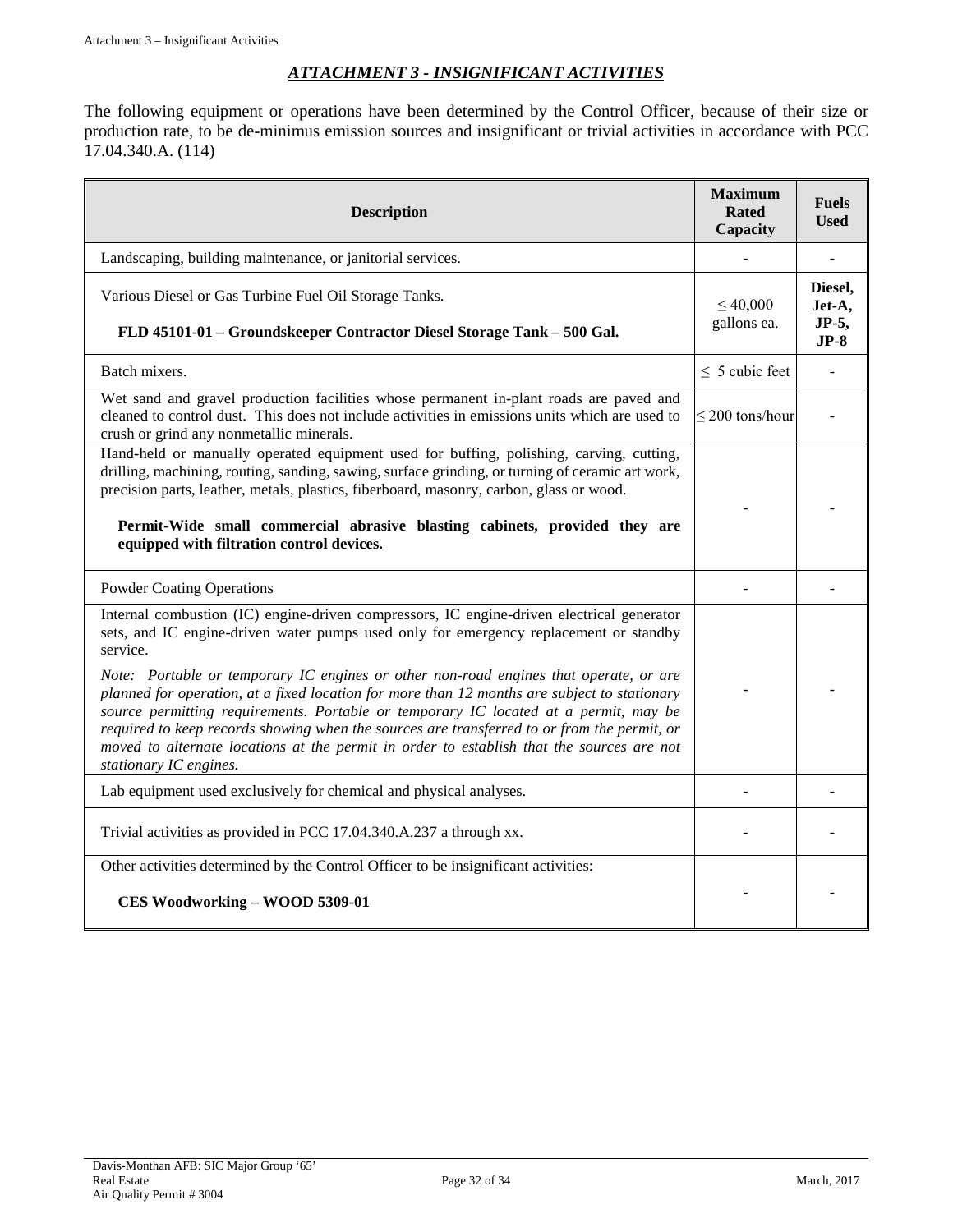# *ATTACHMENT 4*

# *EMISSIONS DISCHARGE OPACITY LIMITING STANDARDS*

# *PCC 17.16.040*

<span id="page-32-0"></span>

|                                              | <b>Instantaneous Opacity Measurements</b> | <b>Maximum</b>                          |                                   |                                        |  |
|----------------------------------------------|-------------------------------------------|-----------------------------------------|-----------------------------------|----------------------------------------|--|
| <b>Type of Source</b>                        | <b>Required No.</b><br>(For a Set)        | <b>Excluded No.</b><br>(Highest Values) | N. to Use For<br><b>Averaging</b> | <b>Allowable Average</b><br>Opacity, % |  |
| Cold Diesel<br>Engines <sup>1</sup>          | 25                                        | $\theta$                                | 25                                | 60                                     |  |
| <b>Loaded Diesel</b><br>Engines <sup>2</sup> | 26                                        |                                         | 25                                | 60                                     |  |
| Other Sources <sup>3</sup>                   | 25                                        |                                         | 25                                | 20                                     |  |

 $1$  Applicable to the first 10 consecutive minutes after starting up a diesel engine.

<sup>2</sup> Applicable to a diesel engine being accelerated under load.

<sup>3</sup> Any source not otherwise specifically covered within this table, unless otherwise specifically covered in this permit.